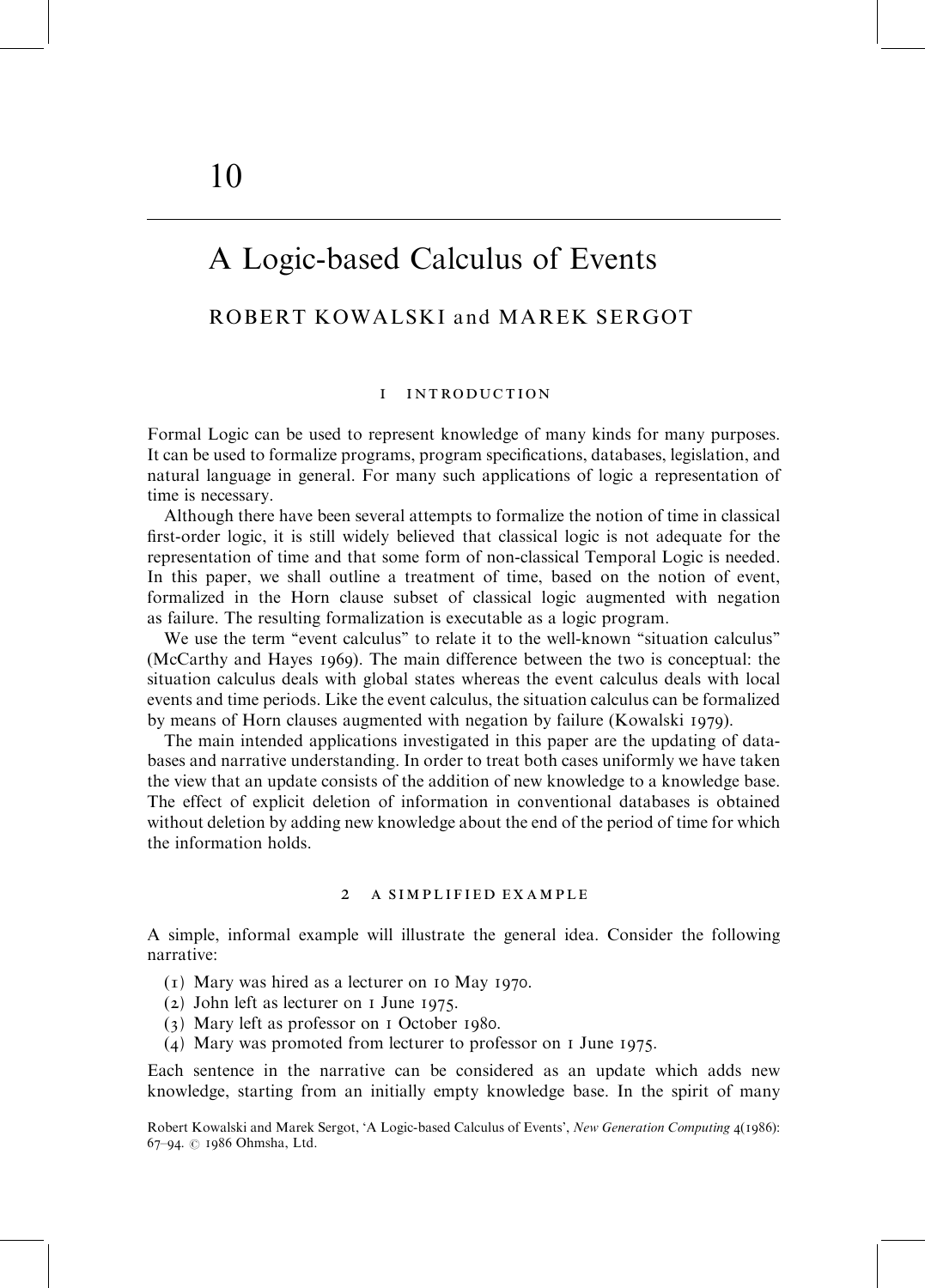natural language processing systems, the meaning of the new knowledge can be formulated in terms of event descriptions. Formulated in event description terms, the sequence of updates becomes:

- (1) E1 is an event in which Mary is hired as lecturer. E1 has time 10 May 1970.
- (2) E2 is an event in which John leaves as lecturer. E<sub>2</sub> has time 1 June 1975.
- (3) E3 is an event in which Mary leaves as professor. E3 has time 1 October 1980.
- (4) E4 is an event in which Mary is promoted from lecturer to professor. E<sub>4</sub> has time 1 June 1975.

A typical event causes the start of several (zero or more) periods of time and the end of several others. For example:

An event e of hiring x as y starts a period of time for which x has rank y.

This can be formulated as a Horn clause

x has rank y for period after(e) if e is an event in which x is hired as y.

Here the term after(e) names the time period as a function of e. The start of after(e) can be defined by a conditionless Horn clause:

The start of after(e) is e.

The end of after(e) is undefined but might be determined by means of additional information later. Similar Horn clauses can be used to express that

an event e of x leaving as y ends a period of time for which x has rank y; an event e of promoting x from y to z ends a period of time for which x has rank y and starts a period of time for which x has rank z.

By means of these rules it is possible to conclude after update (1) that

Mary has rank lecturer for period after(E1) which starts 10 May 1970.

This can be represented pictorially as shown in Figure 1.

Similarly **after updates (2), (3)**, and (4), it is possible to make the conclusions shown in pictorial terms in Figures 2–4 respectively.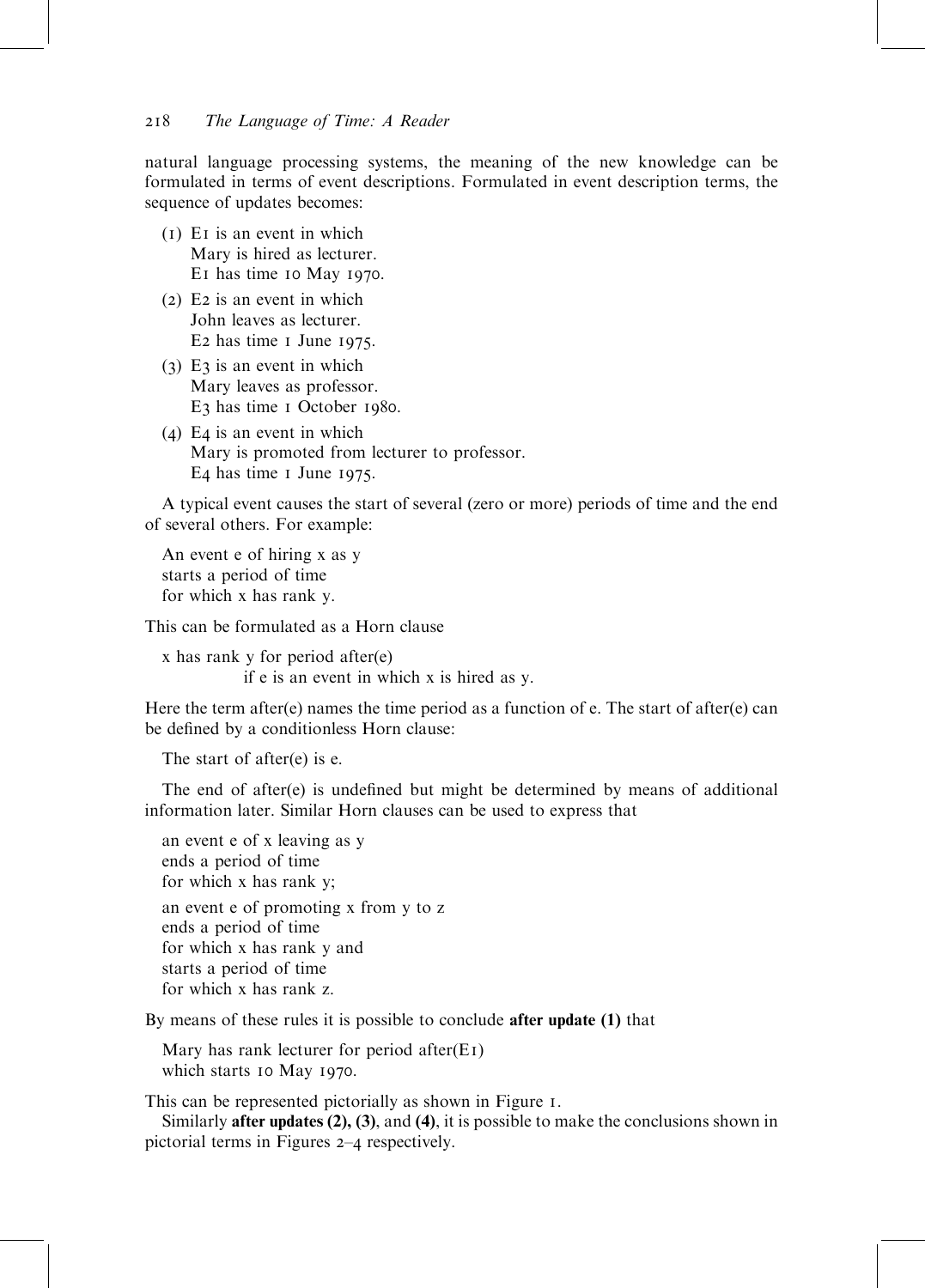

FIG. 4 After update (4).

After update (4) it would be natural to conclude that the event E4 of Mary's promotion ends her previous period after(E1) of lectureship and starts her previously identified, future period before(E3) of professorship. This can be pictured as Figure 5:

The conclusions illustrated in Figure 5 can be justified if we can prove the equalities:

 $after(EI) = before(E4)$  $after(E_4) = before(E_3).$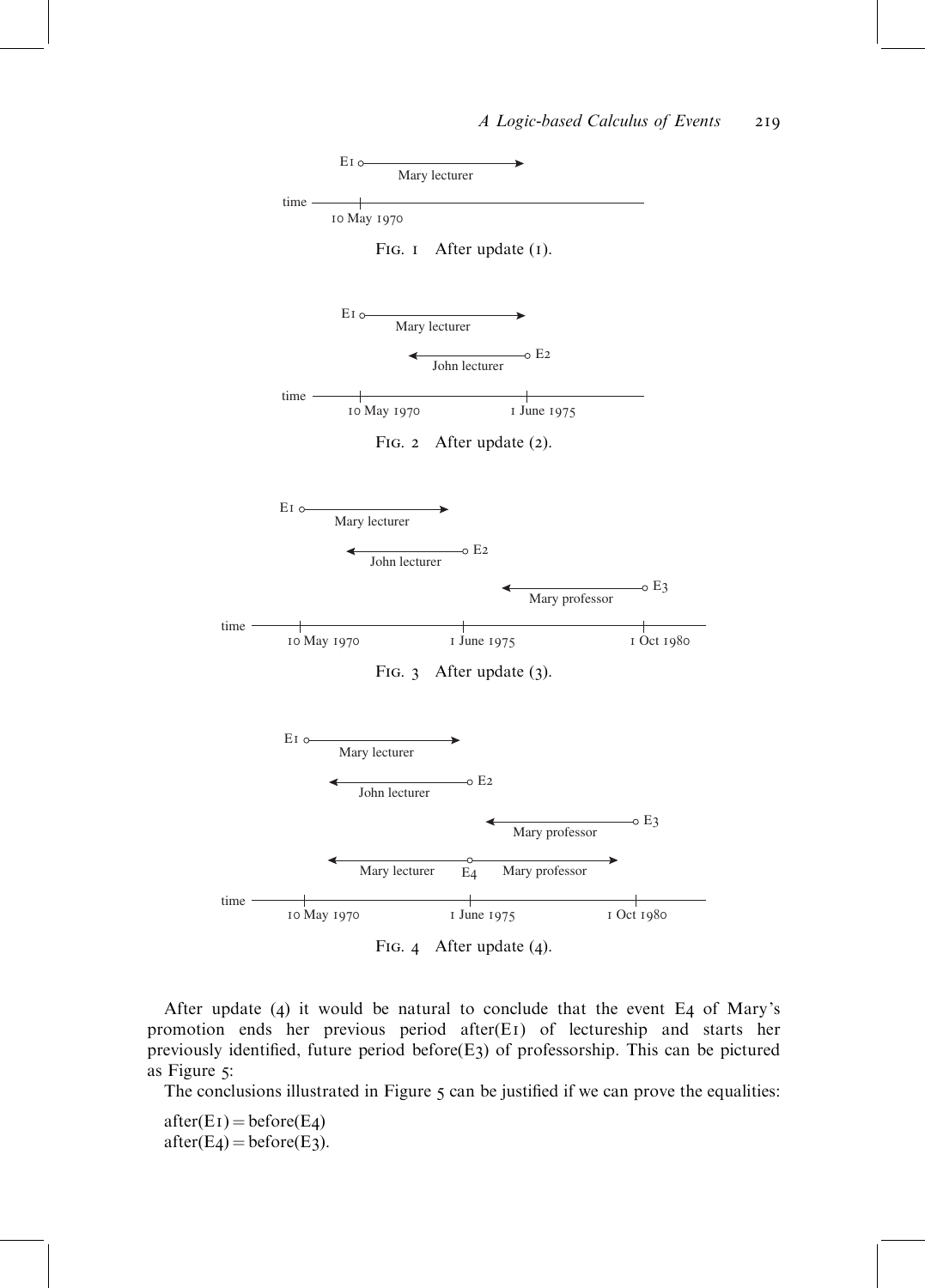

Together with the rules of equality and the fact that  $E_4$  ends before( $E_4$ ) and starts  $after (E<sub>4</sub>)$ , these equalities imply that

E4 ends after $(EI)$  and E4 starts before $(E_3)$ .

The two equalities can be derived by means of a rule which expresses that

two periods of time are identical

- if the same individual holds the same rank for both periods,
- and one period starts before the other ends,
- and it cannot be shown that an event has occurred, which affects the individual's rank, after the start of the first period and before the end of the second.

This rule uses default reasoning in the expression "cannot be shown", which can be formalized by negation as failure. Such default reasoning is ''non-monotonic'' in the sense that conclusions derived with its assistance are automatically withdrawn if contradictory new information is later made available. This might happen in the present example if it were discovered, for instance, that Mary left temporarily in January 1978 and was rehired in October 1979.

Mary's rank at a time instant t can be determined by finding a period of time containing t and determining her rank during that period. This too can be expressed as a Horn clause

x has rank y at time t if x has rank y for period p and t in p.

Thus after assimilating our example narrative it should be possible to conclude that

Mary has rank lecturer on 11 May 1970 and Mary has rank professor on 16 Feb. 1978.

Whether it should also be possible, however, to conclude that

John has rank lecturer on 30 May 1975,

for example, is more problematic. We shall deal with these and related problems later. The simple example narrative already illustrates several general characteristics of the event calculus approach.

(1) Updates are additive in that they add but do not delete information about events. That a relationship no longer holds is represented by adding information which implies the end of the time period for which the relationship holds rather than by deleting the relationship. This is consistent with our use of classical logic without explicit destructive assignment.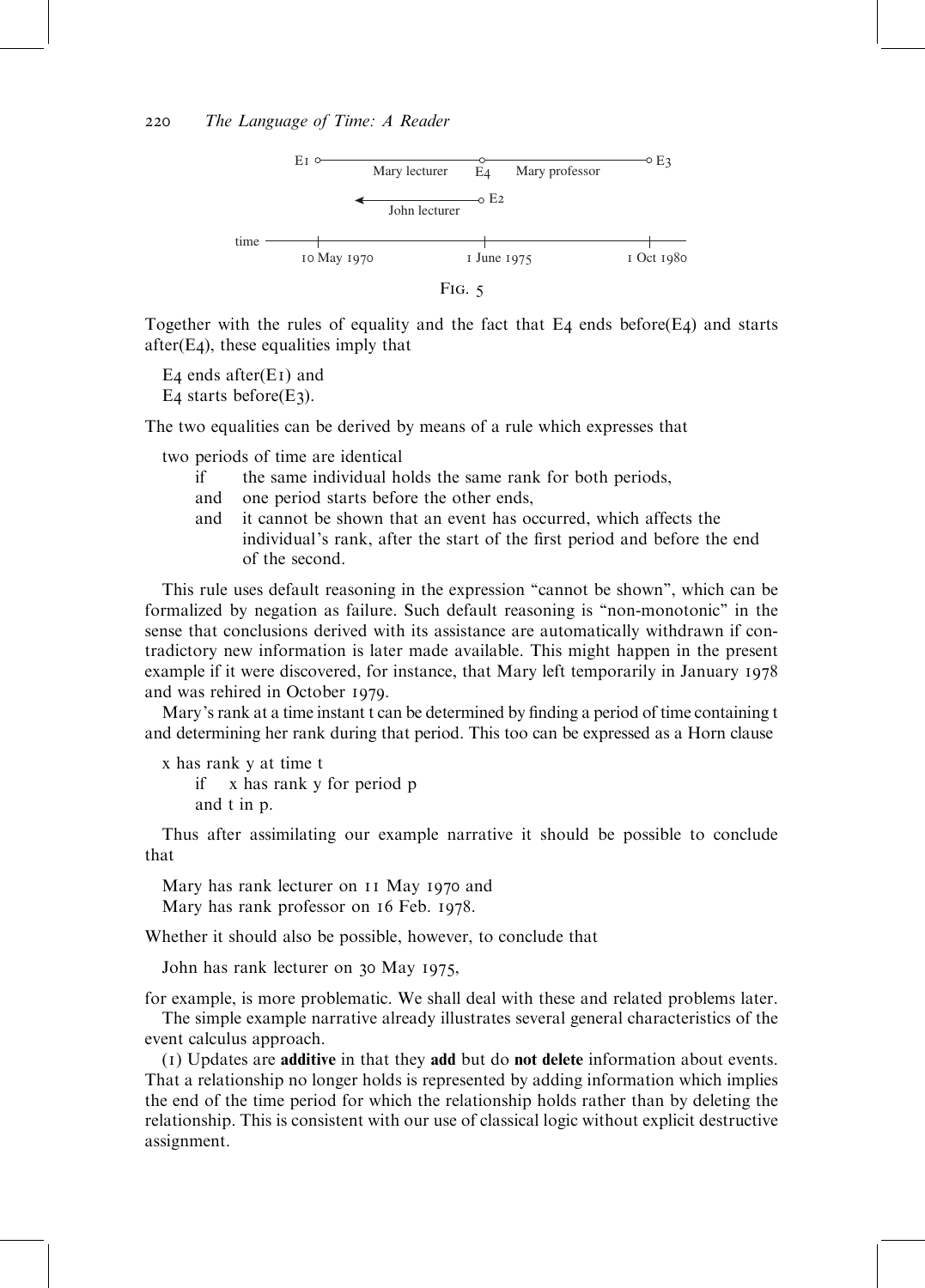(2) Conventional database systems, in contrast, allow arbitrary additions and deletions of relationships, qualified only by the requirement that integrity constraints be preserved. It might be permissible, for example, to replace the relationship ''John has rank lecturer" by the relationship "Mary has rank professor" whether or not this corresponds to any meaningful real world event. The derivation of starts and ends of relationships from event descriptions imposes an extra level of semantic structure on database updates.

(3) Past and future are treated symmetrically. Therefore event descriptions can be assimilated in any order, independently of the order in which the events themselves actually take place. This facilitates dealing with incomplete information, both with new knowledge about the past as well as with hypothetical possibilities for the future. In the example, this is illustrated by the second update which records John's leaving without there being any previous record of his employment.

In a conventional database system the only way to express

''if a person leaves then he must already be employed''

is to formulate an integrity constraint which would reject as inconsistent any update which records an event of leaving without there already being an appropriate record of employment in the database. But such an integrity constraint combines (and confuses) two different kinds of statement: an object-level statement (about the world), that leaving implies a preceding period of employment, with a metalevel statement (about the database) that the database contains a complete record of relevant information about the past. In this paper we ignore problems concerned with the treatment of integrity constraints and preconditions of events.

(4) In the example narrative, a numerical time is associated with every event. In the general case this is not essential; rather it is the relative ordering of events which is important. Knowing the time at which events take place, of course, allows us to define an ordering relation " $\langle$ " on events in a particularly simple way:

 $e < e'$  if Time(e t) and Time(e' t') and t is (chronologically) earlier than  $t'$ 

In other cases, the event ordering relation can be defined explicitly, without reference to time. Indeed, in many cases it may not be possible to associate explicit times with events at all. For example, the meaning of the sentence

''John went to the theatre after he came home from work.''

can be represented by the event descriptions:

E1 is an event in which John goes from work to home; E2 is an event in which John goes from home to the theatre;

together with a relative ordering of the two events

 $E1 < E2$ .

In the sequel we shall use the symbol " $\lt$ " to signify both the ordering relation for events and the chronological (or other) ordering relation on times, and let context disambiguate between the two.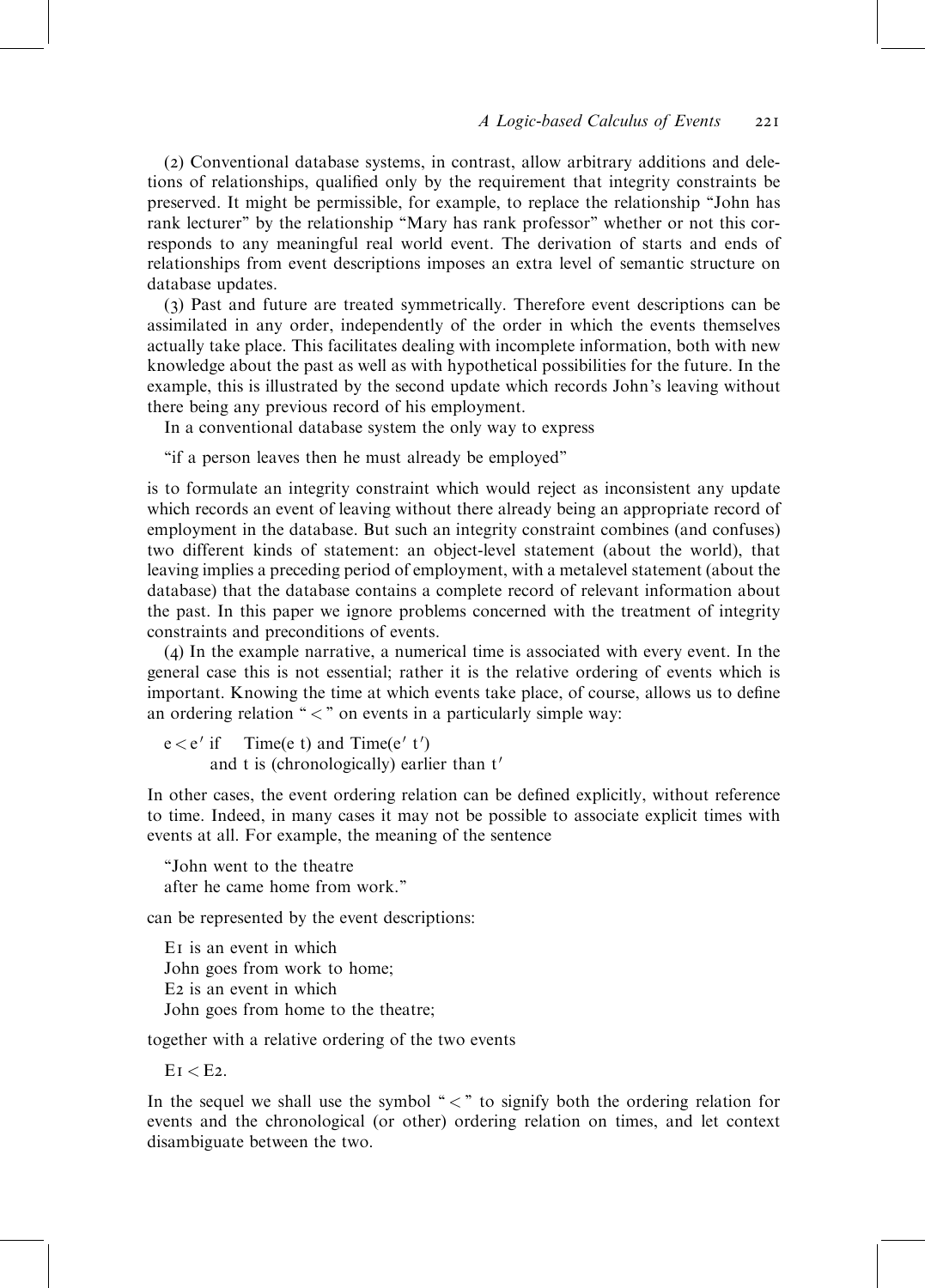(5) The distinction between events, time periods and time instants makes it possible to deal with concurrent events. In our simple narrative we have such an example. The two events E2 and E4 are distinct even though they take place simultaneously.

(6) Although all the events considered in this paper can be treated as taking place instantaneously, we want to leave open the possibility that events can also have duration. For this reason we do not want time periods to contain wholly the events which start or end them. This is not quite the same as treating time periods as open intervals. Consider for example, an event of moving a block x from place y to place z, which consists in turn of five subevents: grasping, lifting, transporting, lowering, and ungrasping the block. The period for which x is at y ends when x is lifted and the period for which x is at z starts when x is lowered. The relationship between the event and time periods which we previously pictured (Figure 6)



can now be pictured (Figure 7).



Fig. 7

To cater for this possibility it suffices to adopt the convention that events occur "after" the periods they end, ''before'' those they start, and are not wholly contained within them.

(7) Our formalization of events is intended as a formal analysis of the concepts rather than as a program or even as a program specification. Nonetheless, because it can be expressed by means of Horn clauses augmented with negation by failure, it is an executable analysis which in certain circumstances, after appropriate equivalence preserving transformations, runs as a PROLOG program.

(8) The most established alternative treatment of states and actions in classical, firstorder logic is the situation calculus (McCarthy and Hayes 1969). Time varying relationships are qualified by a situation parameter, which can be regarded as a global, instantaneous time slice. Events transform one global situation into another.

Because situations are global, it is not possible to deal with simultaneous and partially ordered events. In the usual formalizations, it is difficult also to deal with incomplete information about a situation, and therefore to assimilate new information about the past.

The situation calculus, like the calculus of events, can be formalized by means of Horn clauses augmented with negation as failure (Kowalski 1979) and therefore can be executed as a PROLOG program. However, execution of the situation calculus gives rise to the frame problem, the need to reason that a relationship which holds in a situation and is not affected by an event continues to hold in the following situation. This explicit deduction, which is a consequence of the use of global situations, is so computationally inefficient as to be intolerable.

The event calculus was developed, to a large extent, in order to avoid the frame problem. It does so by qualifying relationships with time periods instead of with global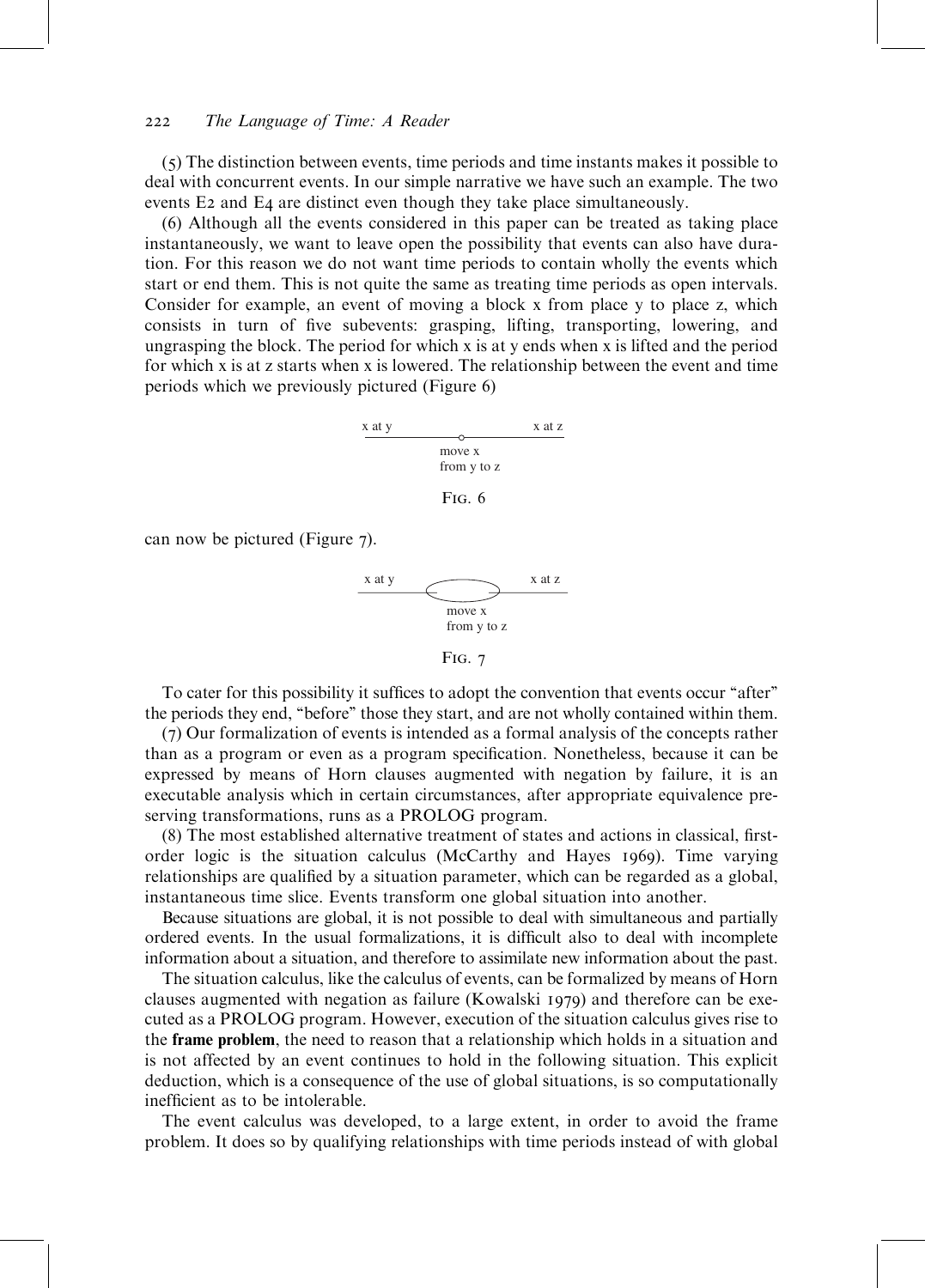situations. Time periods associated with different relationships have different names even if they have the same duration.

(9) There is a vast, related literature (see Bolour et al. 1982) concerned with the formalization of time. Our presentation of the event calculus is similar to those treatments of time which are based on the use of time periods rather than on time instants. Among these, the approach of Allen (1981, 1984) is closest, not only because of its use of time periods, but more importantly because of its emphasis on events and the time periods they start and end. (Since writing this paper, we have discovered the still more closely related work of Lee, Coelho and Cotta (1985), which is also formulated within a logic programming framework.)

We have avoided the use of non-classical logic for two reasons: to obtain greater expressive power, and to exploit the proof procedures which have been developed for classical first-order logic in general and for logic programming in particular. Expressive power is gained by treating time and events explicitly rather than implicitly through the use of natural, but weak modal operators for notions such as "future", "since", and ''while''. We have potentially sacrificed the greater conciseness of modal logic for the greater expressiveness of an explicit treatment of time and events.

## 3 the promotion example in detail

Before considering the general case, we shall investigate the promotion example in greater detail.

The sequence of updates starting from the initially empty knowledge base can be represented by assertions:

Hire (Mary lecturer E<sub>1</sub>) Time (E1 10.May. 1970) Leave (John lecturer E2) Time (E2 l.June. 1975) Leave (Mary professor E3) Time (E3 1.Oct. 1980) Promote (Mary lecturer professor E4) Time (E4 1.June. 1975)

The relationships which start or end as the result of events are defined by general rules:

| Rank $(x \ y \ after(e))$ if Hire $(x \ y \ e)$<br>Rank(x y before(e)) if Leave(x y e) | Rank(x y before(e)) if Promote(x y z e) | P<br>P <sub>2</sub><br>P <sub>3</sub> |
|----------------------------------------------------------------------------------------|-----------------------------------------|---------------------------------------|
| Start(after(e) e)<br>End(before(e) e)                                                  | Rank(x z after(e)) if Promote(x y z e)  | $P_4$<br>$P_{5}$<br>Р6                |

Notice that we have assumed for the time being that event descriptions are complete. In many cases incomplete event descriptions, such as

E2 is an event in which John leaves, E4 is an event in which Mary is promoted to professor,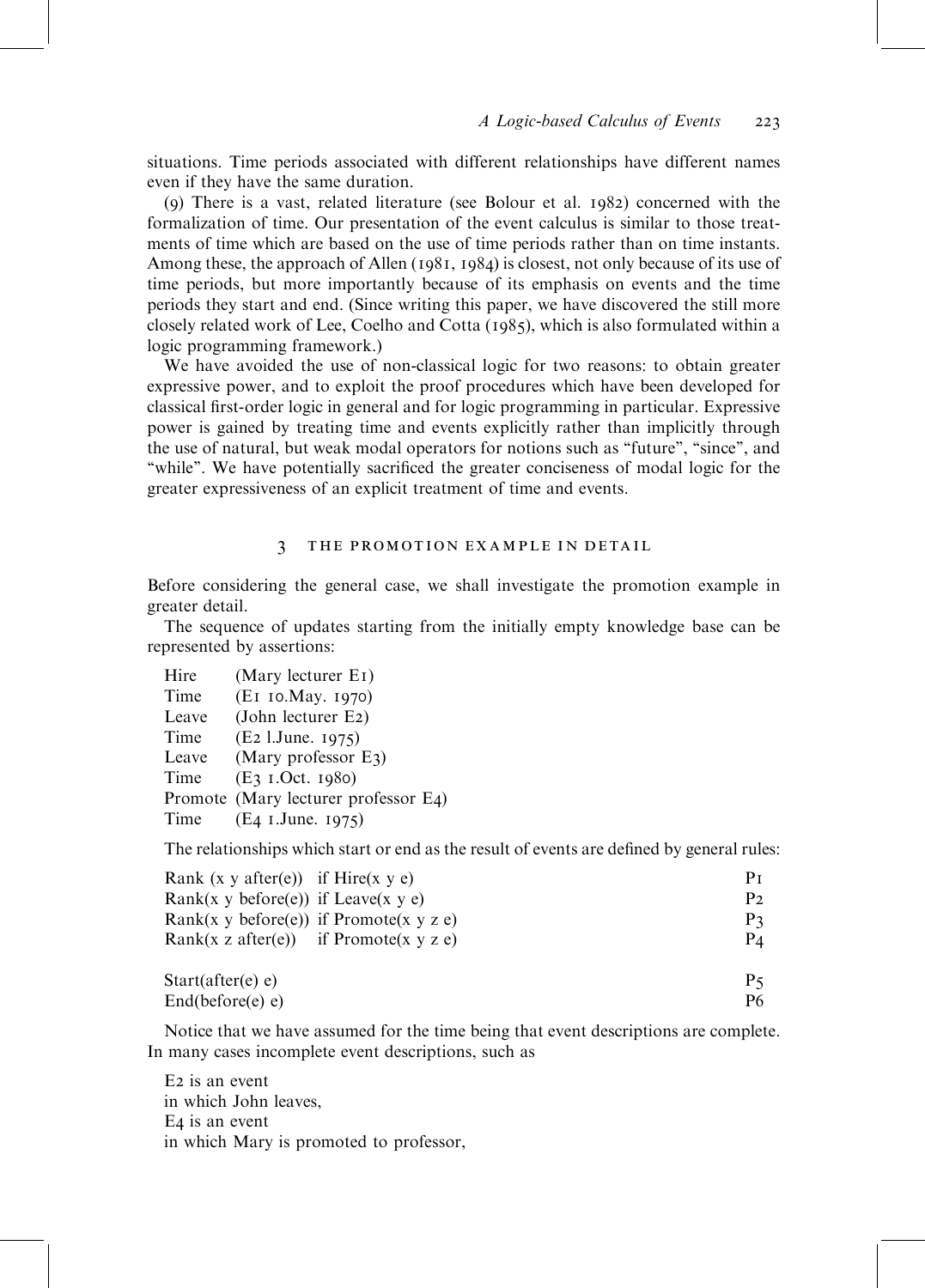would be more natural. The advantage of complete event descriptions for the present is that they allow us to derive both started and ended relationships from the event descriptions alone. We shall deal with incomplete event descriptions later. In order to conclude that

```
End(after(E<sub>I</sub>) E<sub>4</sub>)
End(after(E<sub>4</sub>) E<sub>3</sub>)Start(before(E4) E1)
Start(before(E3) E4)
```
we need additional rules

End(after(e)  $e'$ ) if after(e) = before(e') Start(before(e') e) if after(e) = before(e'

 $P_7$ ). P8

To derive that

 $after(EI) = before(E4)$  $after(E_4) = before(E_3)$ 

we use the general rule

 $after(e) = before(e')$  if  $Rank(x \text{ y after}(e))$  Temp1 and Rank( $x$  y before(e')) and  $e < e'$ and not after(e)  $\ll$  before(e')

where

 $p_1 \ll p_2$ 

expresses that periods p1 and p2 are disjoint, with the end of p1 occurring before the start of p2.

In fact, this rule (and several of the earlier rules) will be generalized later in Section 10 to separate general axioms about events and time from those which are application specific. We shall introduce an axiom which expresses a general property of periods in the event calculus:

any two periods associated with the same relationship are either identical, or they are disjoint.

(Note that Allen uses the same axiom.) Remembering that periods do not contain their end points, we can formalize the notion of disjoint periods as follows:

 $p_1 \ll p_2$  if End(p1 e) and Start(p2 e') and  $e \le e'$  Temp2

Pictorially, the definition is illustrated in Figure 8.

$$
\begin{array}{c}\n \bullet \\
 \hline\n p1 \quad e \quad e' \quad p2\n\end{array}
$$
\nFIG. 8

Here  $e \le e'$  means that e occurs before or at the same time as  $e'$ .

Note that we allow the case where an event ends and starts the same relationship. For example the event of Mary's taking a sabattical can be regarded as ending one period of lectureship and starting another.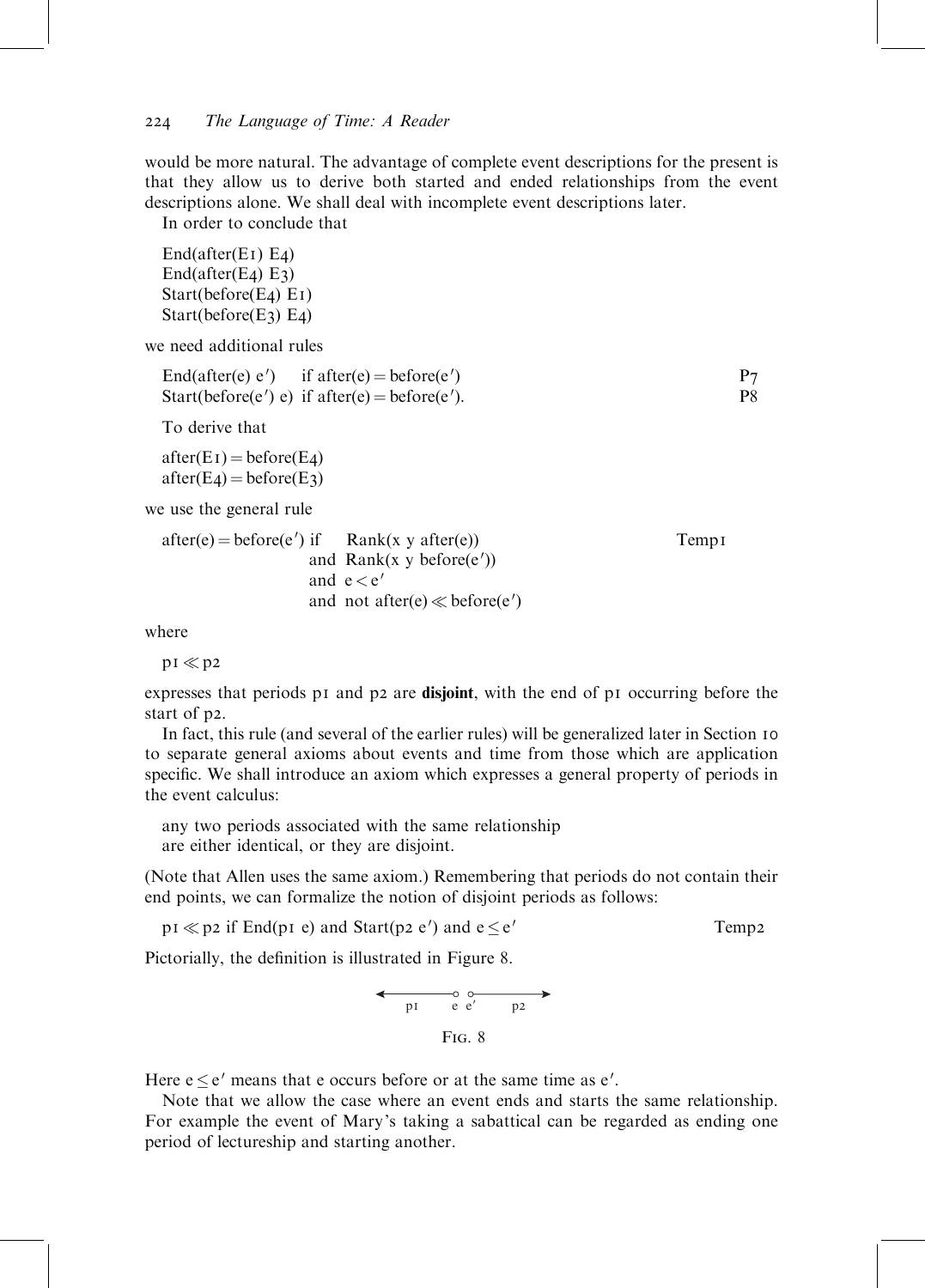The negative condition in Temp1 can be interpreted either classically or by means of negation by failure. Interpreting it by negation as failure has the consequence that time periods are assumed to be equal by default, if they cannot be shown to be different.

## 4 execution of the promotion example

Clauses  $P_1$ -8 and Temp<sub>1</sub>-2 are in a form which can be executed as a PROLOG program. Unfortunately, when executed by PROLOG, the program goes into an infinite, nonterminating loop. Suppose for example that we have just the two event descriptions

Hire(Mary lecturer E1) Promote(Mary lecturer professor E4)  $E1 < E4$ 

and pose the query

 $End(after(E1) x) ?$  Q<sub>1</sub>

using P<sub>1</sub>-8, Temp<sub>1</sub>-2 and an appropriate definition of  $\leq$ . The first three conditions of clause Temp1 are solved without difficulty, leaving the query

not after(E<sub>1</sub>)  $\ll$  before(E<sub>4</sub>)? Q<sub>2</sub>

To show this succeeds we must show that the query

 $after(E1) \ll before(E4)?$  Q3

fails. There is only one clause we can use, Temp2, and so we must show that the query

End(after(E1) e'') and Start(before(E4) e<sup>\*</sup>) and e''  $\leq$  e<sup>\*</sup> ? Q4

fails. PROLOG tries to solve the first condition first. But this is just like the original query, and PROLOG goes into a non-terminating loop.

It is possible to eliminate the loop, either by employing a more intelligent problem-solver than PROLOG or by using program transformation techniques. Before presenting a loopfree variant of the ''program'', however, we have a more serious problem to consider.

## 5 incompleteness and incorrectness of start and end

Negation by failure is a form of the closed world assumption, that the "knowledge base" is complete:

not p is judged to hold if all ways of showing p fail.

If the characterization of  $p$  is incomplete then not  $p$  may be judged to hold even though it does not. Unfortunately, our characterization of the "Start" and "End" predicates is incomplete. Consequently negation by failure can give incorrect results, allowing us to conclude that two time periods are equal when they are not.

Suppose, for example, that we are given the two event descriptions

Hire(Jack professor J1) Hire(Jack professor J2)  $J_1 < J_2$ 

and nothing more (Figure 9).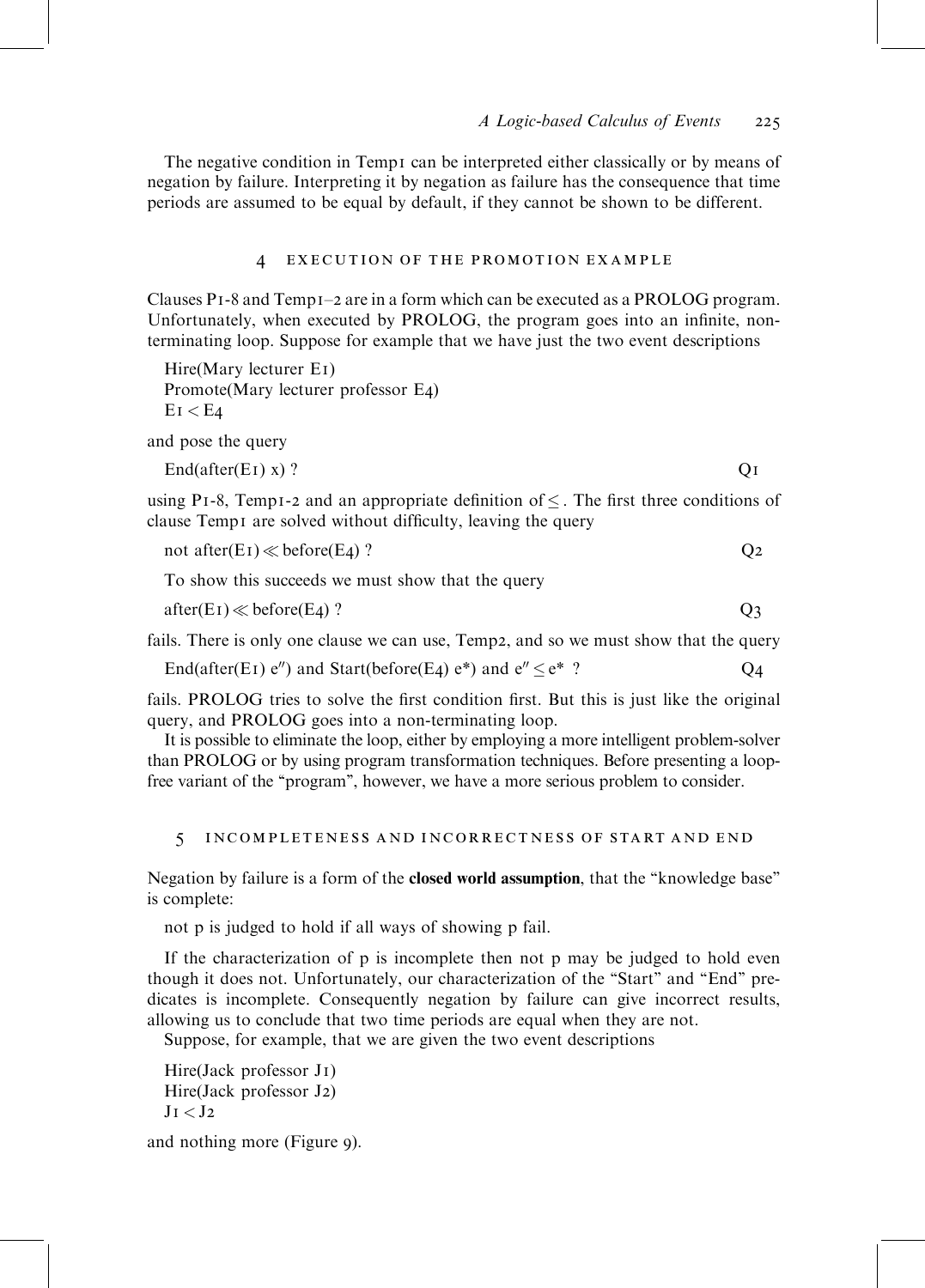

Clearly some event, as yet unreported, must have occurred somewhere between J1 and J2 to end Jack's first period of professorship. Our existing rules could never find such an end for after( $J_1$ ). Even if they did not loop, they would only be able to find ends which correspond to named, reported events. The rules we have for ''End'' are incomplete therefore; by symmetry, so are the ones for "Start".

The rule Temp1, by which we conclude that two periods are equal, relies on the completeness of the program for " $\ll$ ". The program for " $\ll$ ", Temp2, relies in turn on the completeness of ''Start'' and ''End''. This means that Temp1 may lead us to conclude that two periods are equal, when in fact we should not.

Suppose, for example, we add to the event descriptions above the information that

Leave(Jack professor J3)  $J_2 < J_3$ .

Pictorially, we have the situation shown in Figure 10.





Even if we eliminated loops, our existing rules could not find an end to after $(J_1)$ , as argued above. Therefore, we could not show that periods after  $(J<sub>I</sub>)$  and before( $J<sub>3</sub>$ ) are disjoint, and so Temp1 would conclude they are equal. Clearly they are not.

The obvious solution is to complete the definition of the "End" and "Start" predicates. In this example we need rules which allow us to conclude that there exists some end j of after(J<sub>I</sub>), such that  $J_1 < j < J_2$  (Figure <sub>11</sub>).



Fig. 11

In fact, as we shall see later, we need similar rules to conclude the existence of ends and starts of time periods in many other cases. In the meanwhile, however, we remark that the problems of incorrectness and looping can both be solved without having first to solve the problem of incompleteness.

If the predicate " $\ll$ " is not required for any other purpose, we can solve the problem by finding an alternative program for " $\ll$ ", which does not rely on the completeness of "Start" and "End". With such a program, the rules we have for "Start" and "End" would still be incomplete but now they would be correct.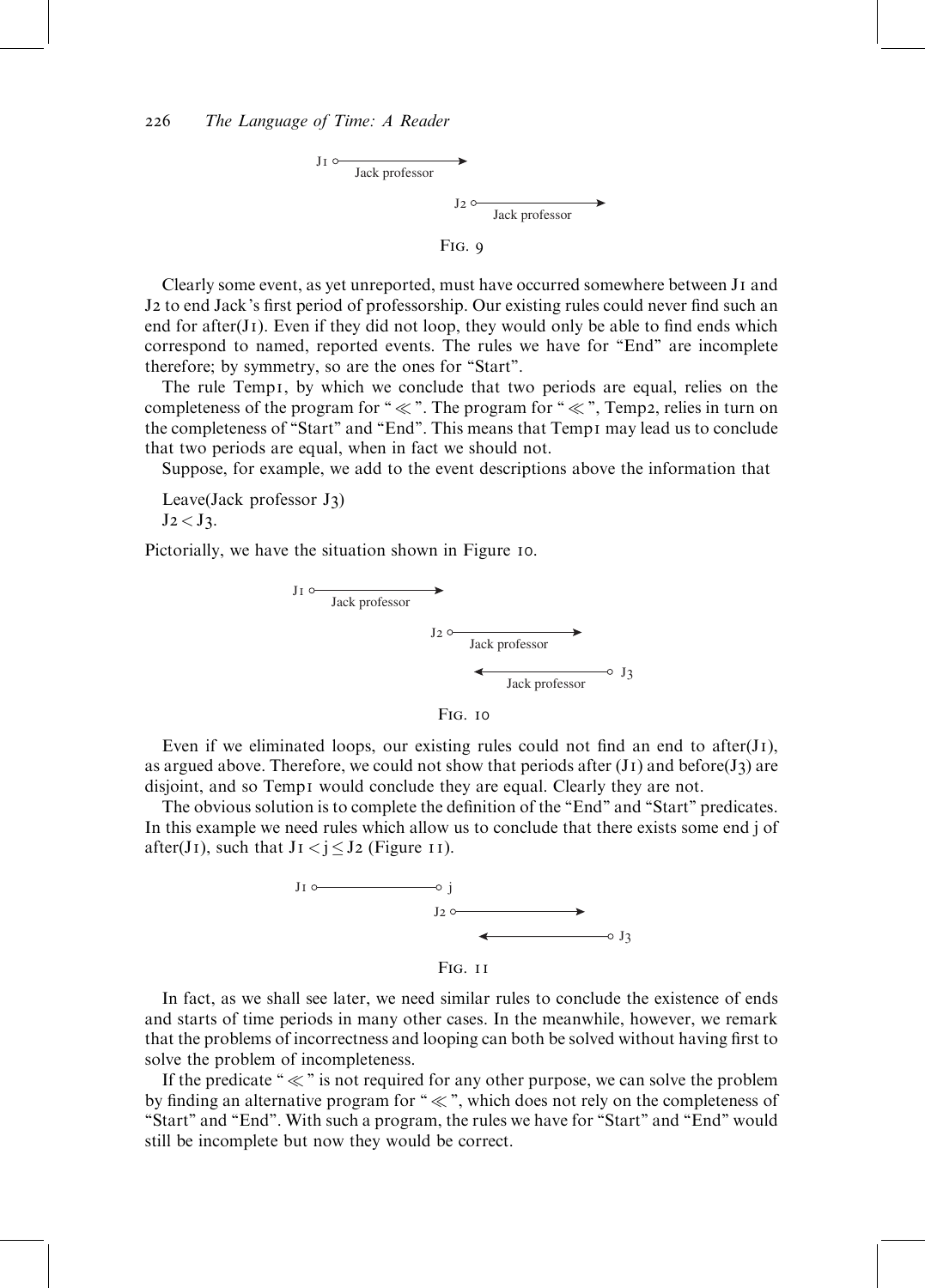Fortunately, there is such a program. It can be shown that, whenever

 $Rank(x, y)$  after(e))  $Rank(x, y, before(e'))$  $e < e'$ 

all hold, the condition

 $after(e) \ll before(e')$ 

can be replaced by

[Rank(x y' after(e\*)) or Rank(x y' before(e\*))] and  $e < e^* < e'$ .

In other words the two time periods are disjoint if (and only if) some other event  $e^*$ which affects the relationship takes place in between the start of one period and the end of the other.

Notice that the use of the variably y' instead of y implicitly incorporates the "integrity" constraint'' that no person can hold more than one rank at the same time. We shall deal with such "incompatible" relationships in greater detail later when we deal with the general case.

With this result, we can dispense with the explicit definition of " $\ll$ ", and write instead

$$
after(e) = before(e') \text{ if } Rank(x \text{ y after}(e))
$$
  
and Rank(x y before(e'))  
and e < e'  
and not ([Rank(x y' after(e\*)) or  
Rank(x y' before(e\*))]  
and e < e \* < e')

This is equivalent to

 $after(e) = before(e')$  if  $Rank(x, y)$  after(e)) and Rank(x y before(e')) and  $e < e'$ and not[Rank(x y' after(e\*)) and  $e < e^*$  and  $e^* < e'$ ] and not[Rank(x y' before( $e^*$ )) and  $e < e^*$  and  $e^* < e'$ ]

This alternative to Temp 1-2 solves both the problem of looping and the problem of incorrectness.

Notice that rule P9 does not cover the case where the events  $e$  and  $e'$  are too far apart in time for x to have rank y continuously from  $e$  to  $e'$ . To deal with this case we would need to add another condition to P9, such as

not Too-far-apart(e e')

and define it appropriately.

## 6 time instants

Using  $P_1$ -9 PROLOG can be used to determine the time periods for which relationships hold. To determine that a relationship holds at a time instant, however, we need additional rules such as

$$
RankAt(x y t) if  $Rank(x y p)$   
and t in p
$$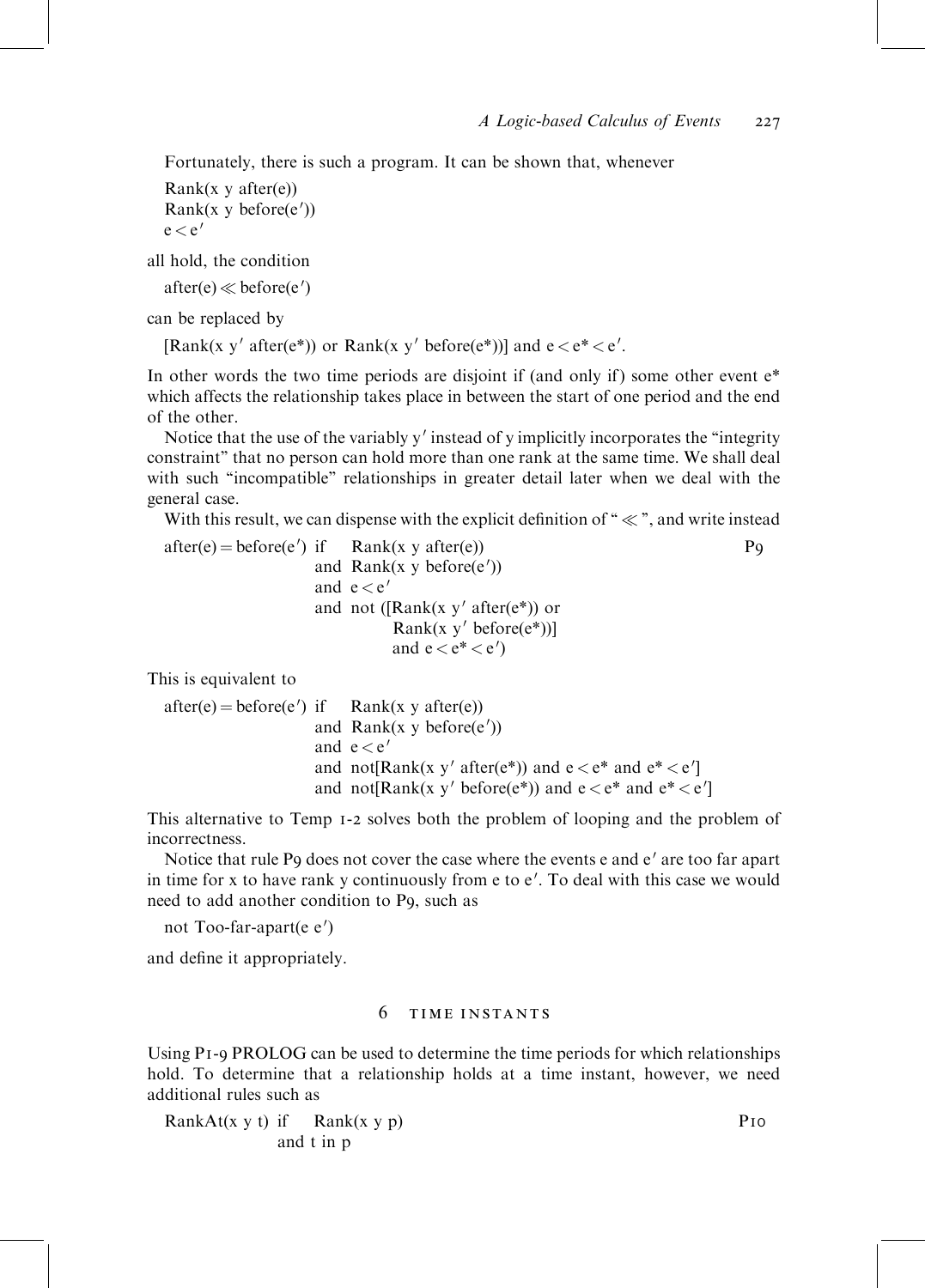t in p if Start(p e1) and End(p e2) P11 and Time(e1 t1) and Time(e2 t2) and  $t_1 < t$  and  $t < t_2$ 

Given the rules  $P1-I1$ , an appropriate definition of  $\lt$  for time instants, and the description of events E1-E4 in our simple narrative, we can conclude using PROLOG that, for example,

RankAt(Mary lecturer 11.May. 1970) RankAt(Mary professor 16.Feb.1978).

The rules work for time periods which have a determined start and end. They do not work for periods which have no start or end, or for periods whose starts or ends are implied by other information but are not explicitly determined. These cases can be dealt with in a variety of ways and we shall return to them when we come to consider the general case.

# 7 a special case of the promotion example

The event calculus approach, the main features of which have been outlined above, may appear more complicated than necessary by comparison with conventional approaches to the treatment of database updates. This is partly because conventional databases deal with a **special case**: events are assimilated in the order in which they take place and the database is assumed to contain a complete record of all relevant past events. It is instructive, therefore, to see what simplifications can be made in the event calculus when we restrict ourselves to the same special case.

One of the most important simplifications is that P1-9 now constitute a complete definition of the troublesome "Start" and "End" predicates. This is because all relationships are first derived in the form

 $Rank(x, y)$  after(e))

before they are (redundantly) re-derived in the form

Rank(x y before(e)).

The existing definitions of "Start" and "End" cover this case. Moreover, as a further simplification, we can avoid the redundancy of deriving the same relationship twice, by restricting attention to the derivation of predicates of the form

```
Rank(x, y) after(e))
Start(after(e) e)
End(after(e) e')
```
which are needed to characterize time periods of the form after(e). Clauses P1-9 can be replaced for these purposes by the clauses

| Rank(x y after(e)) if Hire(x y e)      |                                                          | P <sub>T</sub>    |
|----------------------------------------|----------------------------------------------------------|-------------------|
| Rank(x z after(e)) if Promote(x y z e) |                                                          | $P_{4}$           |
| Start(after(e) e)                      |                                                          | $P_{\mathcal{F}}$ |
|                                        | End(after(e) e') if Rank(x y after(e)) and Leave(x y e') | $P_2$             |
| and $e < e'$                           |                                                          |                   |
|                                        | and not [Rank(x y' after(e*)) and $e < e^* < e'$ ]       |                   |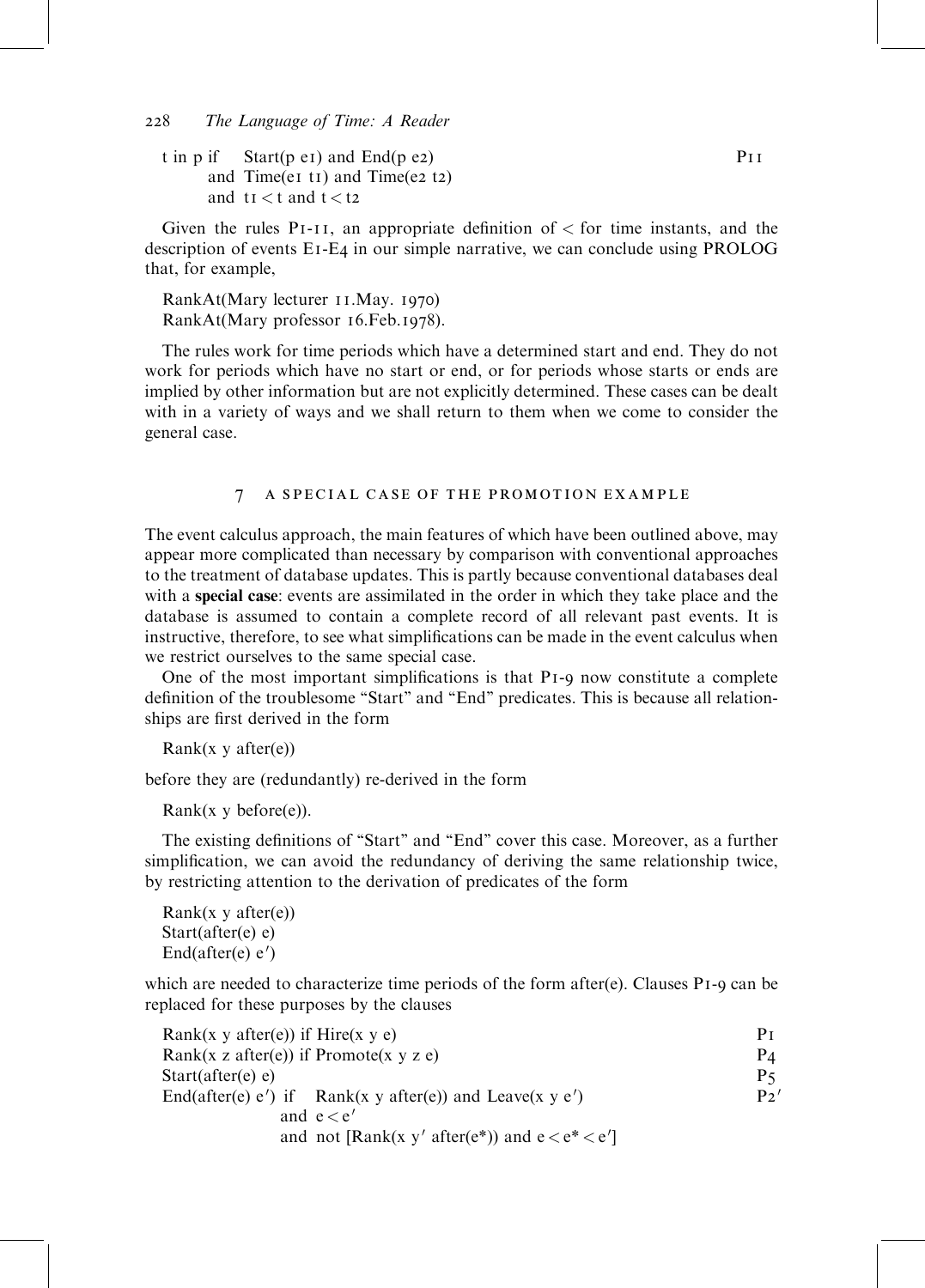$$
\begin{array}{ll}\n\text{End}(\text{after}(e) e') \text{ if } & \text{Rank}(x \text{ y after}(e)) \text{ and } \text{Promote}(x \text{ y } z \text{ e}') \text{ P3}' \\
& \text{and } e < e' \\
& \text{and } \text{not } [\text{Rank}(x \text{ y'} \text{ after}(e^*)) \text{ and } e < e^* < e']\n\end{array}
$$

This is a significant simplification over P1-9.

The rules P10 and P11 express that a relationship holds at a particular time instant if it holds after the start of the relationship and before its end. It is appropriate in this special case to assume in addition that a relationship holds after it has started, provided it has not already ended:

t in p if Start(p e) P<sub>12</sub> and Time $(e t')$ and  $t' < t$ and not  $End(p e')$ 

Here, because the definition of "End" is complete for this special case, the negative condition in P12 does not lead to incorrect results, as it might in the more general case. (These rules are similar to those of Lee, Coelho, and Cotta (1985) who also use negation by failure, but restrict themselves to this special case.)

# 8 incomplete event descriptions

For the purpose of simplicity we have assumed that event descriptions are sufficiently complete to derive, directly from the event description alone, the relationships which are started and ended by the event. In many cases, however, incomplete event descriptions such as

E2 is an event in which John leaves,

where there is insufficient information to determine directly what John's rank was when he left, are more natural.

The analysis of natural language by means of semantic networks and semantic cases suggests a way of dealing with such incomplete event descriptions. An event such as

''John gave the book to Mary'',

for example, can be represented as a network (Figure 12)



Fig. 12

which can be formalized in turn by using constant symbols to represent nodes and binary predicates to represent arcs:

Actor(E John) Act(E Give)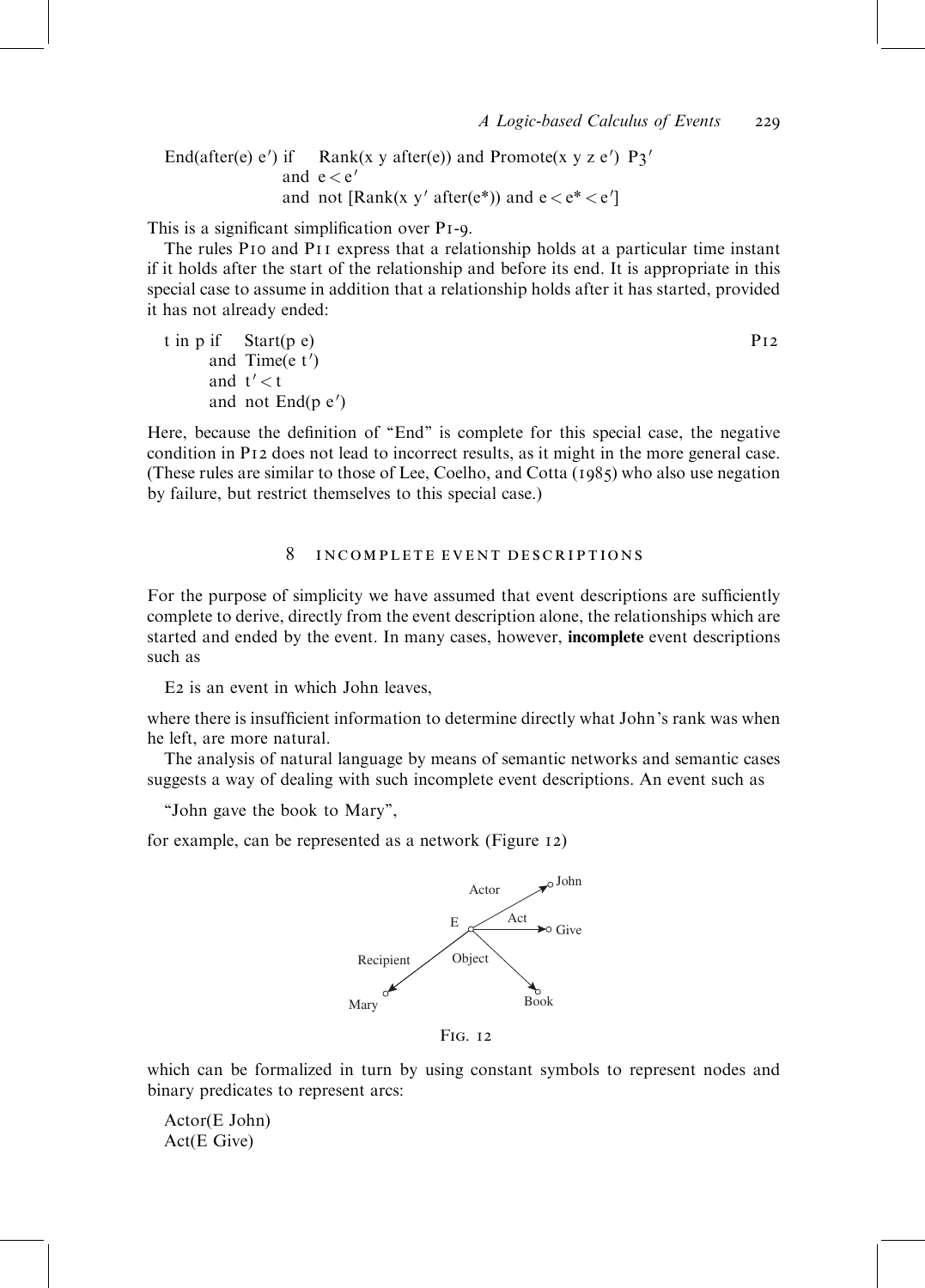Object(E Book) Recipient(E Mary).

Missing information can be dealt with by representing only the information which is known and ignoring that which is unknown. For example, to represent that Mary was promoted on 1 June 1975:

Act(E4 Promote) Object(E4 Mary) Time(E4 1.June.1975).

The advantages of using semantic networks to describe events and of representing such networks in formal logic have been discussed by several authors. The discussion in Kowalski (1979) is especially relevant here.

The clauses P1-4 which presently require complete event descriptions can be modified so that they use the minimum number of conditions needed to establish the conclusion. P1-4 can then be replaced by

| Rank(x y after(e)) if $Act(e)$ hire)   | $P_I'$ |
|----------------------------------------|--------|
| and Object $(e \times)$                |        |
| and Destination $(e \, y)$             |        |
| Rank(x y before(e)) if $Act(e)$ leave) | $P_2'$ |
| and Object(e $x$ )                     |        |
| and Source $(e \text{ } v)$            |        |
| Rank(x y before(e)) if Act(e promote)  | $P_3'$ |
| and Object(e $x$ )                     |        |
| and Source $(e \text{ } v)$            |        |
| Rank(x y after(e)) if Act(e promote)   | $P_4'$ |
| and Object $(e \times)$                |        |
| and Destination (e $y$ )               |        |

Thus, for example,  $P_4'$  does not require the condition

Source(e z)

which identifies the "object's" rank immediately before promotion. The remaining clauses are not affected by this reformulation.

Notice that the new formulation is still symmetric with respect to past and future. However, whereas a complete event description allows us to deduce all possible relationships which are started or ended by an event, an incomplete description might not contain sufficient information to allow such deductions. Nonetheless, it may be possible to complete such an event description by default reasoning.

Suppose, for example, that we are given complete descriptions of the events E1, E2, and E3 as before and then an incomplete description of E4:

Act(E4 promote) Object(E4 Mary) Time(E4 1.June.1975).

Pictorially the situation is shown in Figure 13.

The information about E4 is insufficient to allow the derivation of the conclusion

Rank(Mary lecturer before(E4))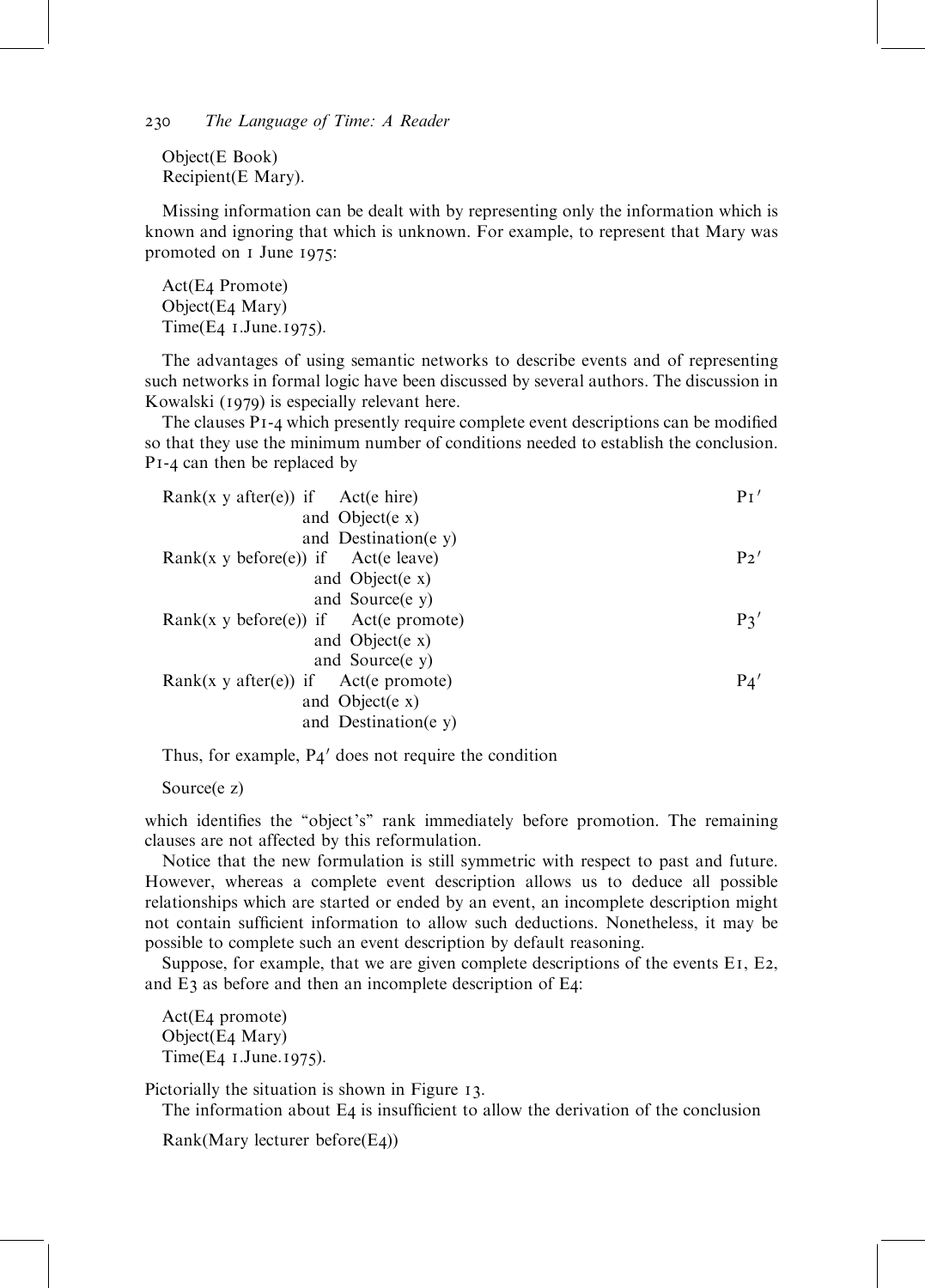

Fig. 13

by means of  $P_3'$  and therefore of the further conclusion

End(after(E1) E4).

We can derive these conclusions, however, if we can find a means of completing the event description by deducing

Source(E4 lecturer).

We can do so by adding extra information about promotions: in every event of promotion there must be a ''source'', even though it may be unknown.

This extra information allows us to deduce that, in event E4, Mary must have been promoted from some rank, and therefore that Mary holds some (unknown) rank throughout the period before $(E_4)$ . Pictorially we have the situation in Figure 14.





Mary's ranks during periods after(E1) and before(E4) may be different, or they may be the same.

It is a natural extension of our previous use of default reasoning to assume now that

two ranks are identical if we cannot show they are different.

This argument justifies adding the extra rule:

Source(e y) if Act(e promote) and Object(e x) and Rank(x y after(e')) and  $e' < e$ and not ([Rank(x  $y'$  after(e\*)) or Rank(x  $y'$  before(e\*))] and  $e' < e^* < e$ )

which uses the negative condition to reason by default.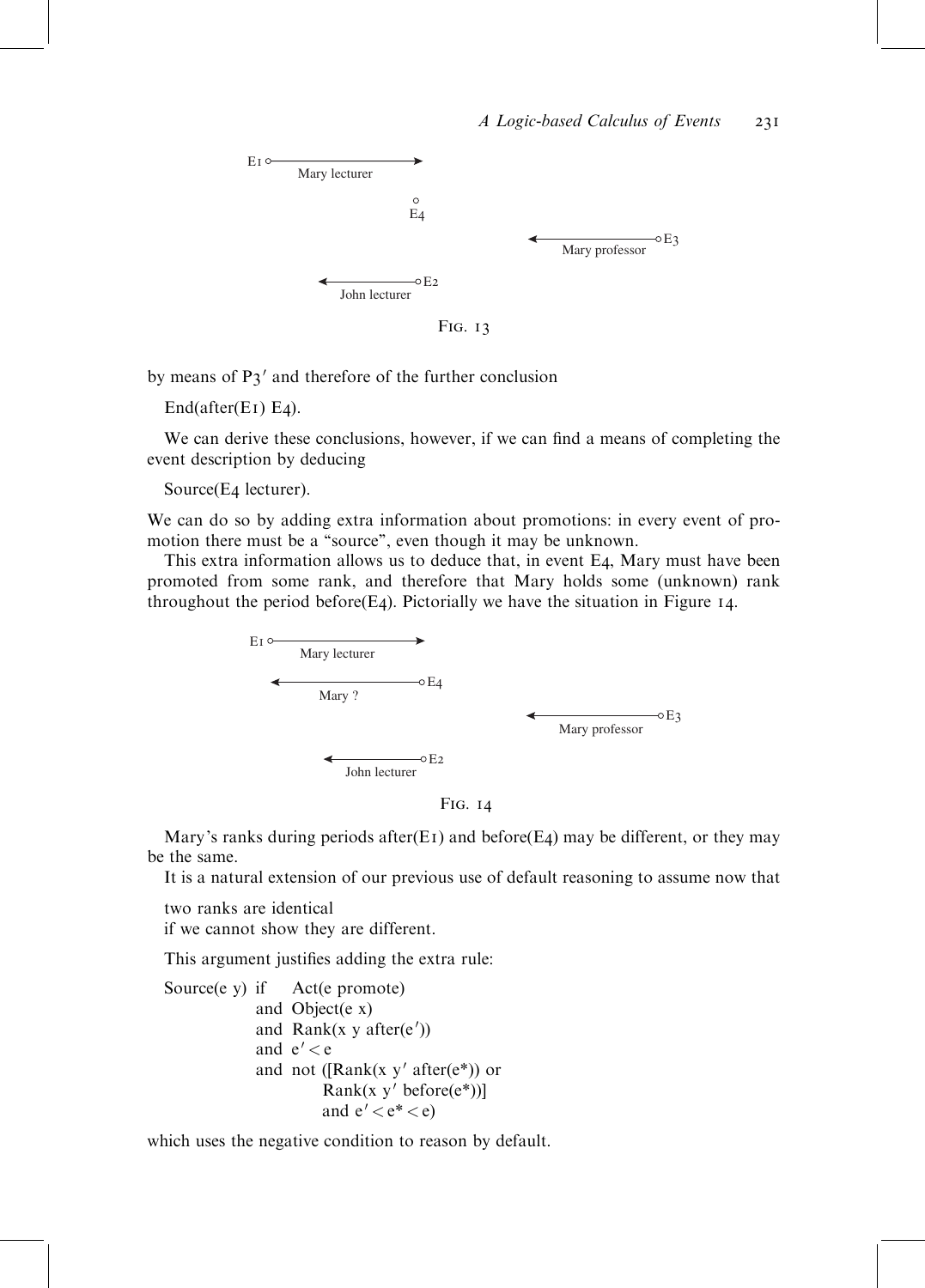Similarly we can use the additional information that every event of promotion has a "destination" (persons are promoted to some rank) to justify the extra rule:

Destination(e y) if  $Act(e$  promote) and Object(e x) and Rank( $x$  y before(e')) and  $e < e'$ and not ( $[Rank(x y' after(e*))$ ) or Rank(x  $y'$  before(e\*))] and  $e < e^* < e'$ 

This allows us to deduce

Destination(E4 professor) Start(before(E3) E4)  $End(after(E4) E3).$ 

These conclusions are shown pictorially in Figure 15.



Fig. 15

As usual, conclusions based on default assumptions may be automatically withdrawn after the assimilation of new information.

### 9 another example

Before turning to the general case, it is useful to consider an example in which an event starts and ends more than one relationship. Consider the following narrative:

John exchanged his orange for Mary's apple. Then Mary exchanged the orange for a pear.

An act of exchanging has two actors and two objects. Suppose we call them the actor, coactor, object and coobject. We can then formalize the narrative by the clauses

| Act(E <sub>I</sub> exchange) | $Act(Ez)$ exchange) |
|------------------------------|---------------------|
| Actor(E1 John)               | Actor(E2 Mary)      |
| Object $(EI)$ orange)        | Object(E2 orange)   |
| $Coactor(EI$ Mary)           | Coobject(Ez~pear)   |
| Coobject(E1 apple)           | E1 < E2             |

Notice that since each exchange event e starts and ends two relationships we need to distinguish the two periods associated with the relationships. We can do so by using terms before( $e \textbf{x}$ ) and after( $e \textbf{x}$ ), where the second parameter x distinguishes between the two periods. One of the easiest ways of doing this is to use the name of the actor or coactor as the second parameter.

Possesses(x y before(e x)) if Act(e exchange) Ex1 and Actor(e x) and Object(e y)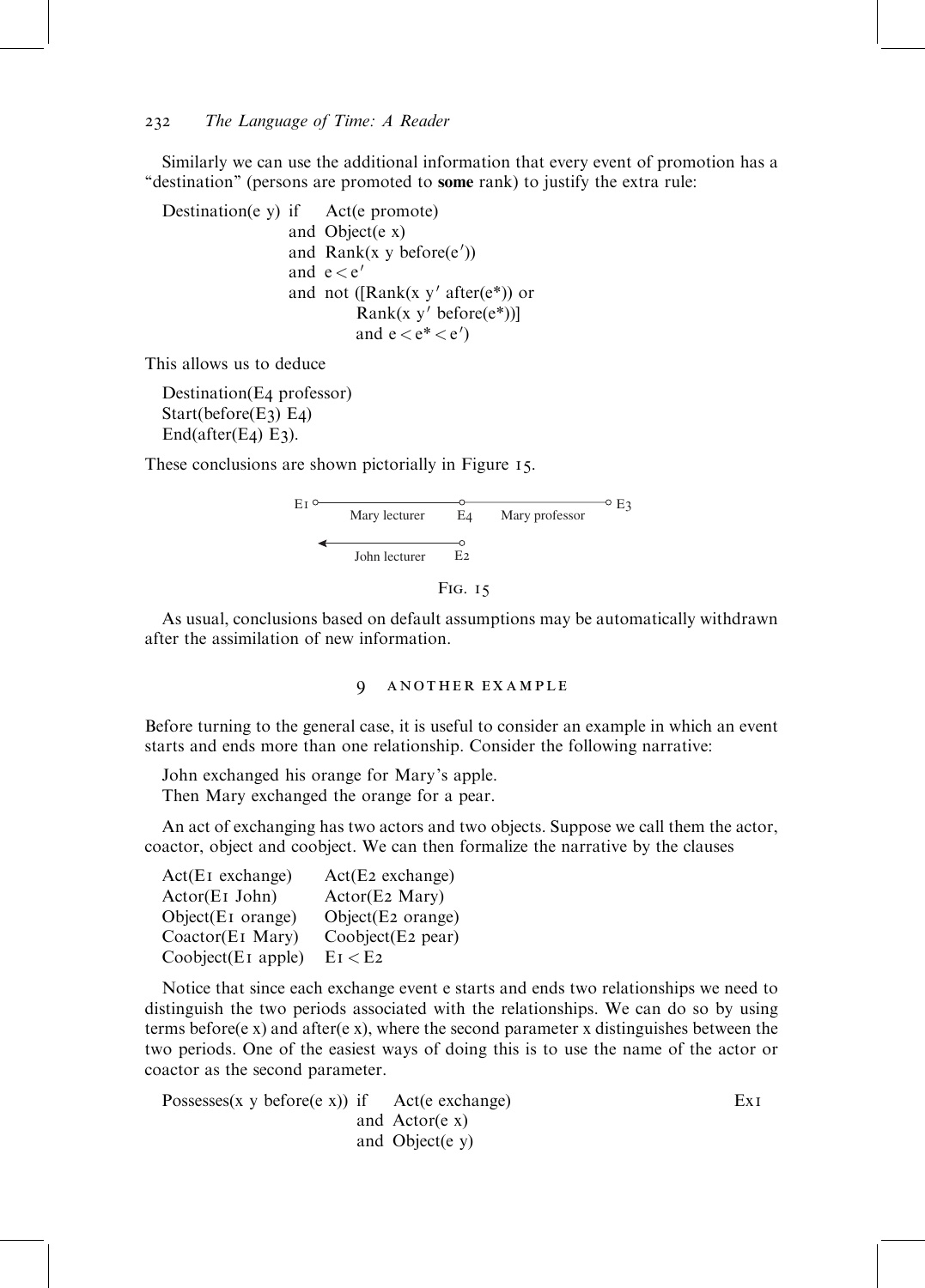| Possesses $(x \ y \ before(e \ x))$ if Act $(e \ exchange)$ |                        | Ex2 |
|-------------------------------------------------------------|------------------------|-----|
|                                                             | and $Coactor(e x)$     |     |
|                                                             | and Coobject(e $y$ )   |     |
| Possesses(x y after(e x)) if                                | Act(e exchange)        | Ex3 |
|                                                             | and $Coactor(e x)$     |     |
|                                                             | and Object(e $y$ )     |     |
| Possesses $(x \vee x)$ if                                   | Act(e exchange)        | Ex4 |
|                                                             | and Actor $(e \times)$ |     |
|                                                             | and Coobject(e $y$ )   |     |

In the given example, these clauses allow us to derive

Possesses(John orange before(E1 John)) Possesses(Mary apple before(E1 Mary)) Possesses(John apple after(E1 John)) Possesses(Mary orange after(E1 Mary)) Possesses(Mary orange before(E2 Mary)) Possesses(Mary pear after(E2 Mary))

To derive starts and ends of time periods we need, to begin with, the clauses

| Start(after(e x) $e$ )<br>End $(\text{before}(e \ x) e)$ .                                                                                                                                                                        | Ex5<br>Ex <sub>6</sub> |
|-----------------------------------------------------------------------------------------------------------------------------------------------------------------------------------------------------------------------------------|------------------------|
| To conclude                                                                                                                                                                                                                       |                        |
| $after(EI Mary) = before(E2 Mary)$                                                                                                                                                                                                |                        |
| and therefore that                                                                                                                                                                                                                |                        |
| End(after(EI Mary) E2)<br>Start(before(E2 Mary) E1)                                                                                                                                                                               |                        |
| we need the clauses                                                                                                                                                                                                               |                        |
| $after(e x) = before(e' x) if Possesses(x y after(e x))$<br>and Possesses(x y before(e' x))<br>and $e < e'$<br>and not([Possesses( $x'$ y after( $e^*$ x')) or<br>Possesses $(x' y \text{ before}(e^* x'))$<br>and $e < e^* < e'$ | Ex7                    |
| End(after(e x) e') if after(e x) = before(e' x)                                                                                                                                                                                   | Ex8                    |
| Start(before(e' x) e) if after(e x) = before(e' x)                                                                                                                                                                                | Exq                    |

Here the negative condition in Ex7 also incorporates the constraint that more than one person cannot ''possess'' an object at one time.

## 10 THE GENERAL CASE

We are now in a position to generalize the preceding examples and consider the general case. For this purpose, in order to deal uniformly with events which start or end more than one relationship, it is convenient to name time periods by means of terms

after(e u) and before(e u)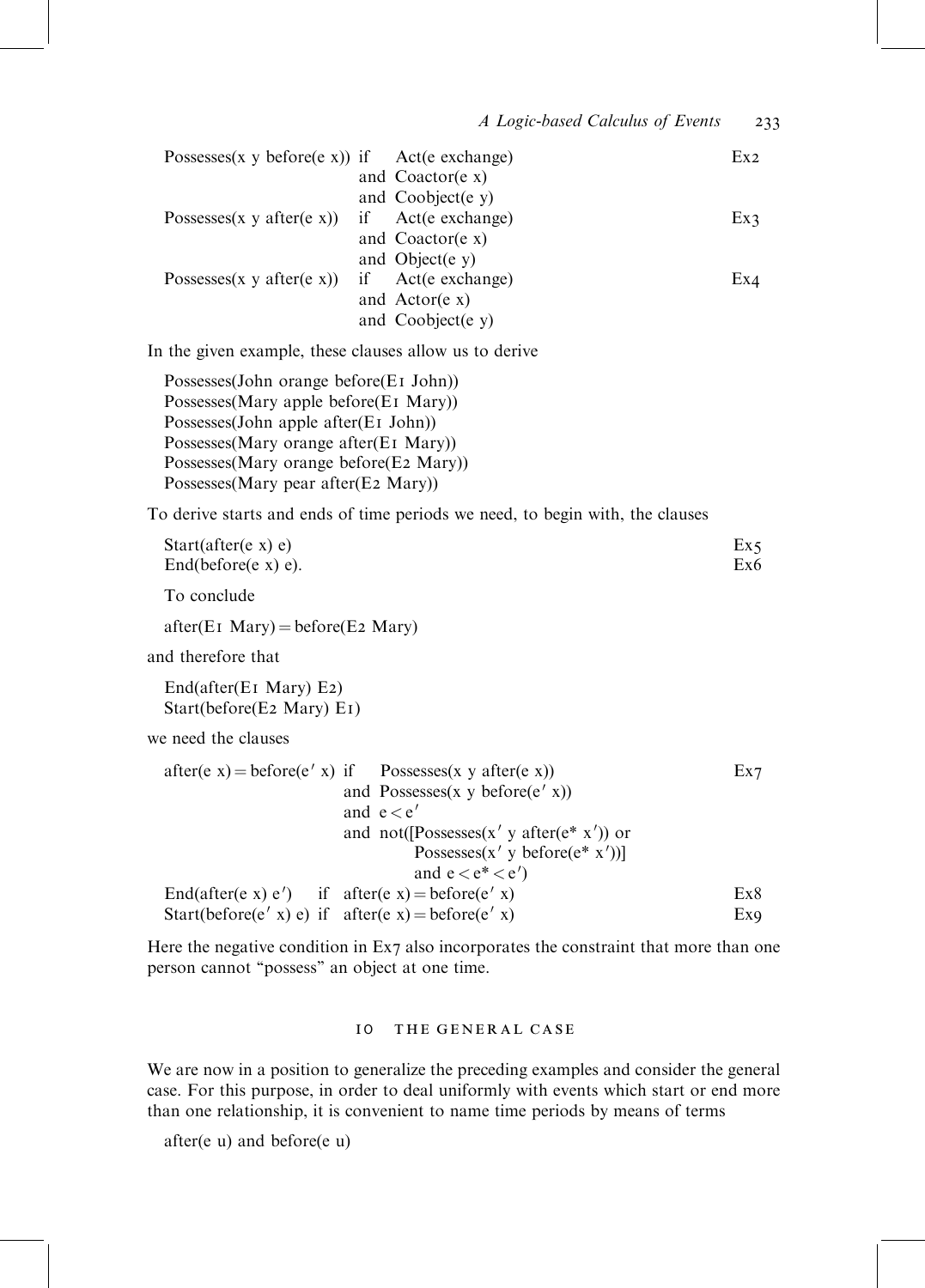where the second parameter u names the relationship associated with the time period. Moreover, instead of treating time periods as a parameter of time-varying relations, it is convenient to use a general predicate

Holds(p)

which expresses that the relationship associated with p holds for the time period p. Thus we will now write

Holds(before(E2 rank(John lecturer)) )

instead of the earlier, simpler notation

Rank(John lecturer before(E2)).

Although in most cases the new notation will be more complicated than necessary, it has the advantage of greater generality. This notation is similar to one we have used elsewhere for the situation calculus. (Kowalski 1979).

Instead of writing rules such as

Holds(before(e rank(x y))) if 
$$
Act(e leave)
$$
 and  $Object(e x)$  and  $Source(e y)$ 

\nHolds(before(e possesses(x y))) if  $Act(e exchange)$  and  $Act(e exchange)$  and  $Acto(e x)$  and  $Object(e y)$ 

similar to those we have written before, we can write a single general rule and several specific rules for different applications:

| $Holds(before(e u))$ if Terminates $(e u)$             | GI |
|--------------------------------------------------------|----|
| Terminates (e rank $(x, y)$ ) if Act (e leave)         |    |
| and Object(e $x$ )                                     |    |
| and Source $(e \text{ } y)$                            |    |
| Terminates (e possesses $(x, y)$ ) if Act (e exchange) |    |
| and Actor $(e \times)$                                 |    |
| and Object $(e y)$ .                                   |    |
|                                                        |    |

Similarly

 $Holds(after(e u))$  if Initiates(e u) G<sub>2</sub> Initiates(e rank(x y)) if Act(e hire) and Object(e x) and Destination(e y) Initiates(e possesses $(x, y)$ ) if Act(e exchange) and Actor(e x) and Coobject(e y)

Notice, however, that to achieve such generality we have had to introduce the new predicates "Initiates" and "Terminates".

The remaining rules are very similar to those we have used for the preceding examples:

| Start(after(e u) e)                                |    |
|----------------------------------------------------|----|
| End(before(e u) e)                                 | G4 |
| Start(before(e' u) e) if after(e u) = before(e' u) |    |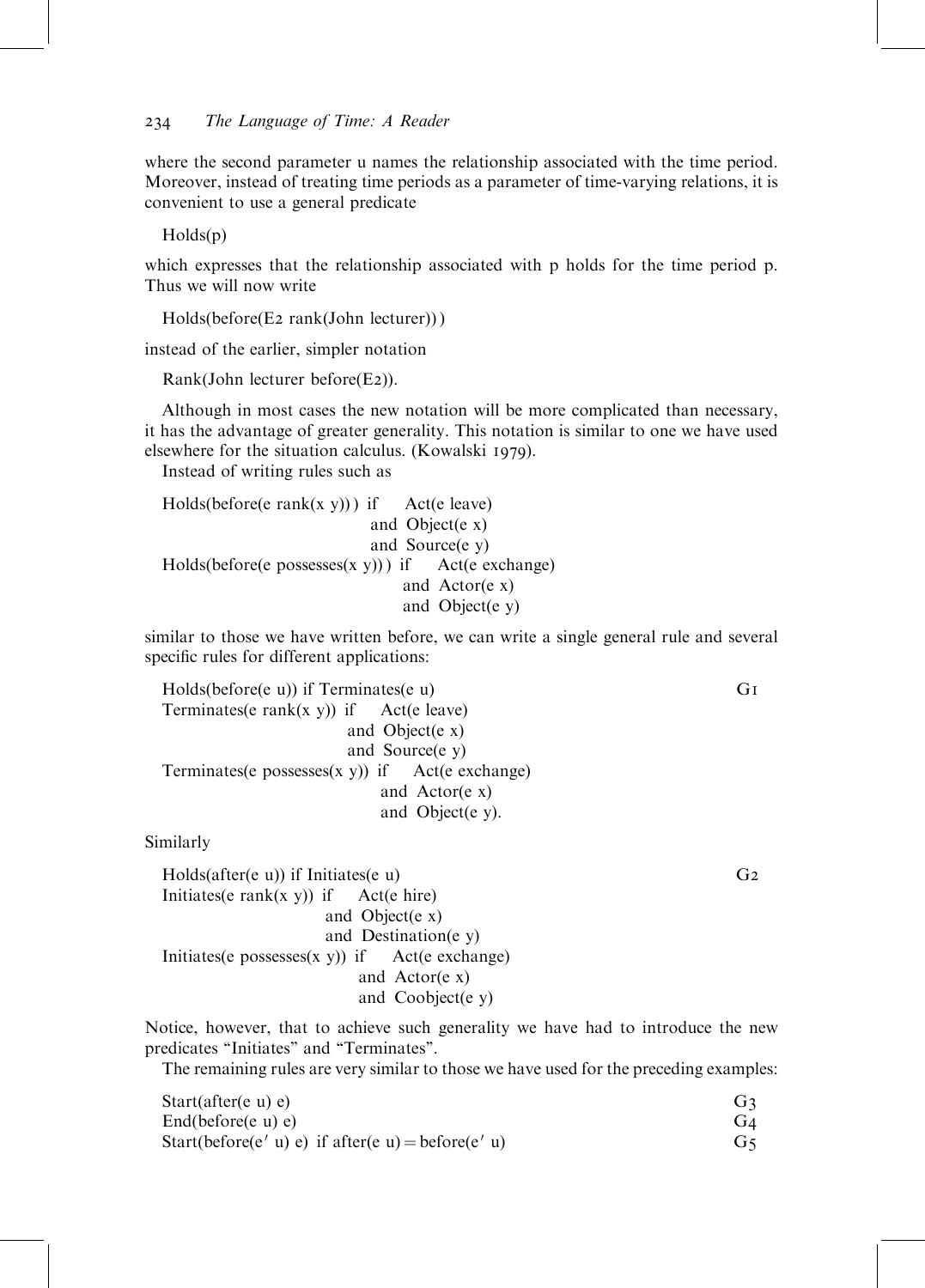A Logic-based Calculus of Events 235

End(after(e u)  $e'$ ) if after(e u) = before(e' u) G6  $after(e \ u) = before(e' \ u) \ if \ Holds(after(e \ u))$  G7 and Holds(before $(e'$ u)) and  $e < e'$ and not Broken(e u e') Broken(e  $u e'$ ) if  $Holds(after(e^* u^*))$  and Exclusive(u u\*) G8 and  $e < e^* < e'$ Broken(e  $u e'$ ) if  $Holds(before(e^* u^*))$  and Exclusive(u u\*) G9 and  $e < e^* < e'$ 

Here "Broken" has been introduced largely as an abbreviation for reuse later on. It is intended that the predicate Exclusive( $u$   $u'$ ) holds when the relationships  $u$ and u' are either identical or incompatible in the sense that not both can hold simultaneously, i.e.

Exclusive(u u) Exclusive(u  $u'$ ) if Incompatible(u  $u'$ )

The predicate "Incompatible" needs to be defined by specific rules for particular applications. For example

```
Incompatible(rank(x y) rank(x y')) if not y = y'Incompatible(possesses(x y) possesses(x' y)) if not x = x'
```
 $y = y$ .

(Notice that to deal with the case that e and  $e'$  are too far apart for u to hold continuously from e to e' we could add extra application-specific rules for the "Broken" predicate.)

To determine that a relationship holds at a time instant we need to modify P10:

```
HoldsAt(u t) if Holds(after(e u))
             and t in after(e u)
HoldsAt(u t) if Holds(before(e u))
             and t in before(e u)
```

```
The rule P11
```
t in p if Start(p e1) and  $End(p e<sub>2</sub>)$ and Time(e1 t1) and Time(e2 t2) and  $t_1 < t$  and  $t < t_2$ 

is adequate as it stands. As before, the rule P12

```
t in p if Start(p e)
      and Time(e t')and not End(p e')
```
is appropriate and not incorrect for the special case where events are recorded in the order in which they occur and the database contains a complete record of all relevant past events (and the time between t and  $t'$  is not too long for the relationship concerned to hold continuously). However it is incorrect in the general case because our definition of the "End" (as well as "Start") predicate is incomplete. We shall attempt to remedy this defect now.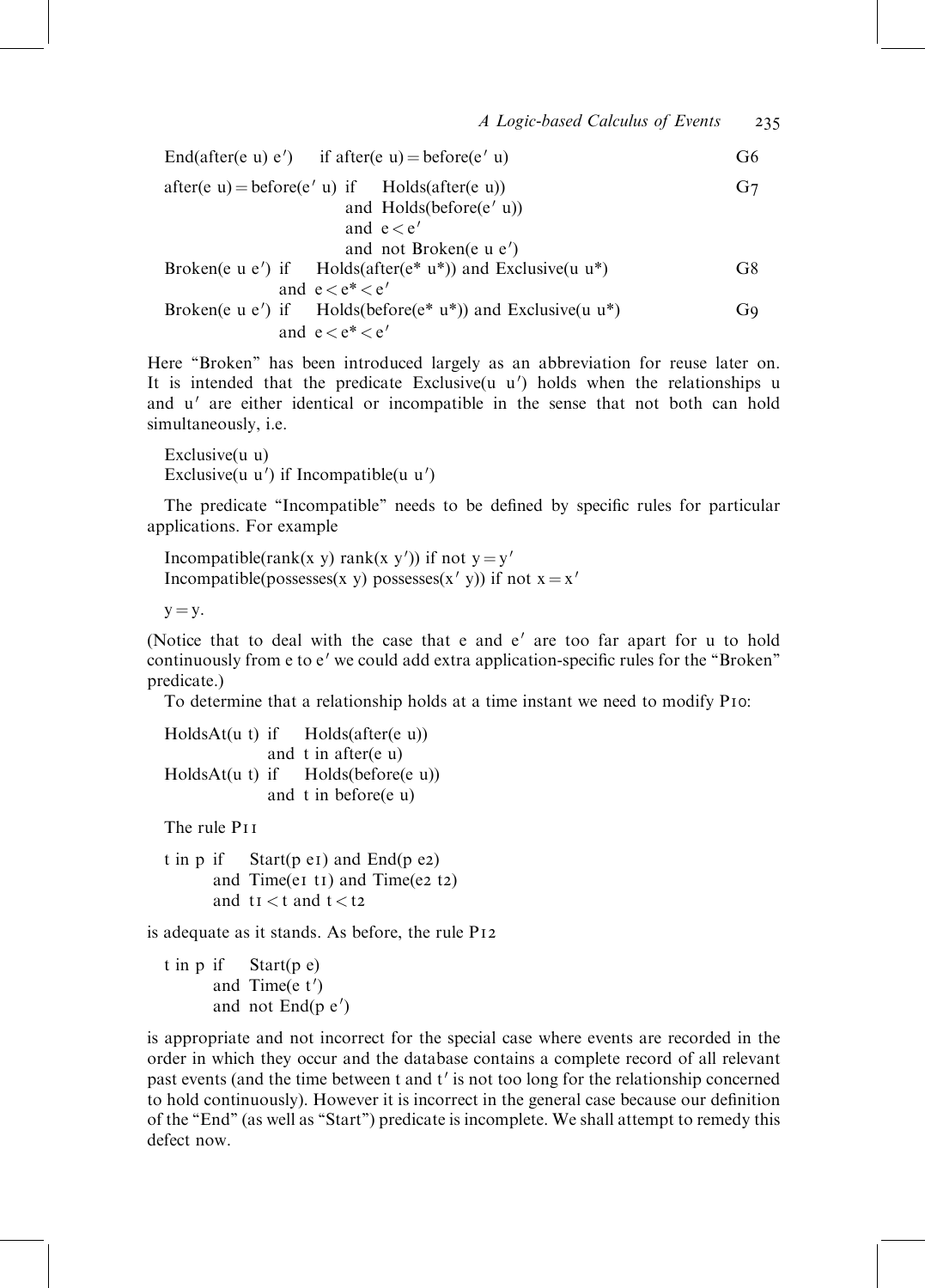## 11 OTHER CASES OF THE START AND END PREDICATES

So far we have rules for the cases

Start(after(e u) e) End(before(e u) e).

We also have rules which derive end points when time periods are identical (Figure 16):





There are other, more difficult, cases which we shall now consider. Pictorially these are shown in Figures 17–19.

In Fig.  $17 u$  and  $u'$  are "exclusive" in the sense defined in Section 10.



FIG. 17 Case I.

In Fig.  $18$  u and u' are exclusive. (This case is symmetric to case 1.)



Fig. 18 Case 2.

In Fig. 19 u and  $u'$  are "incompatible".



It can be argued that these four cases exhaust all the situations where time periods interact to imply the existence of end points. In fact, the rules for determining end points in all four cases 0–3 can be systematically derived from a small number of general principles, the most important of which are:

$$
p1 = p2 \text{ or } p1 \ll p2 \text{ or } p2 \ll p1 \text{ if } p1 \text{ instance of } u1
$$
  
and p2 instance of u2  
and Exclusive(u1 u2)  
not[p1 = p2] if p1 instance of u1  
and p2 instance of u2  
and Incompatible(u1 u2)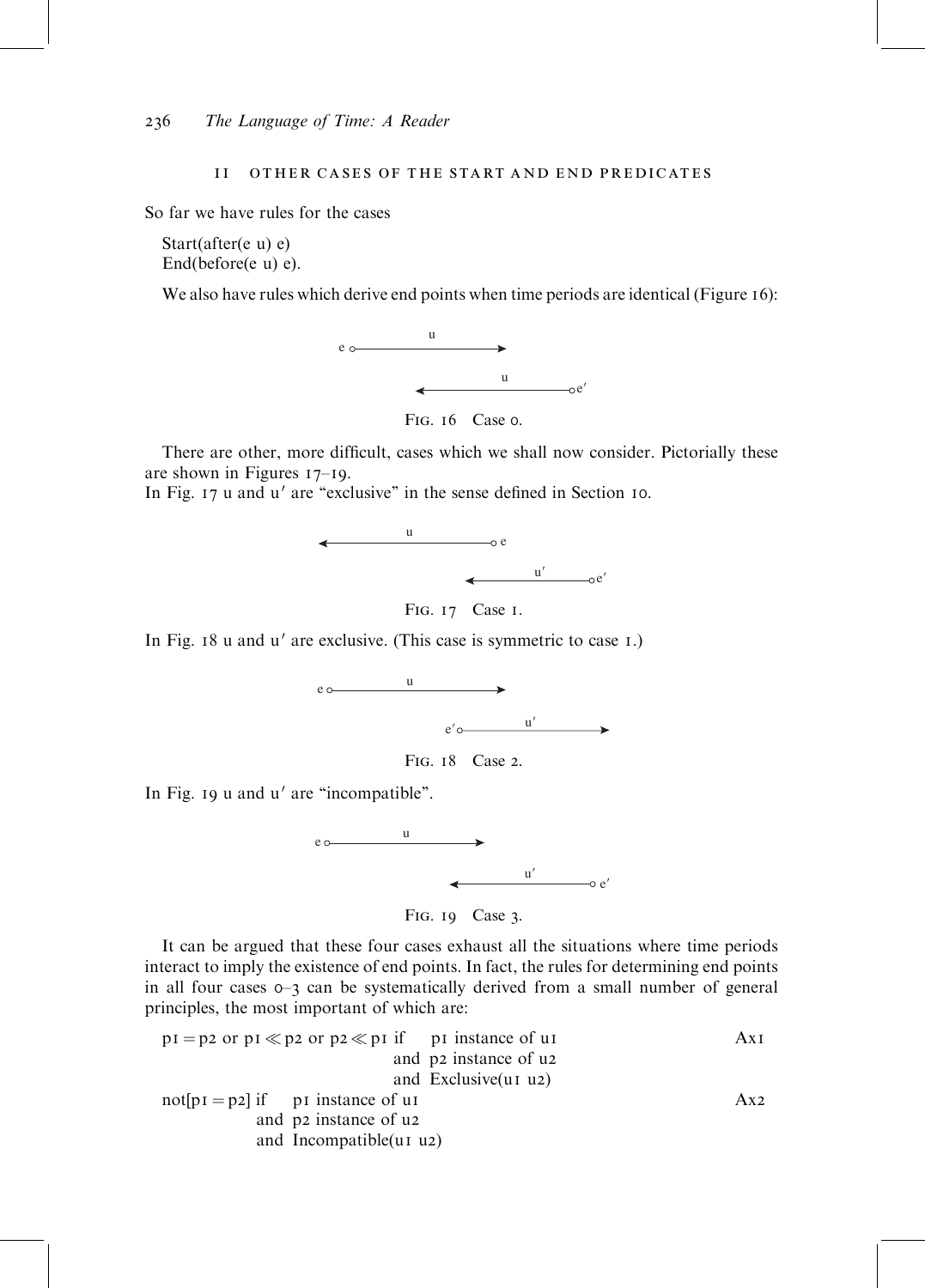| instance of u if Holds(after(e u))<br>after $(e u)$                                                             | Ax3 |
|-----------------------------------------------------------------------------------------------------------------|-----|
| before(e u) instance of u if $Holds(before(e u))$                                                               | Ax4 |
| $x < y$ if Start(p x) and End(p y)                                                                              | Ax5 |
| $pI \ll p2$ if and only if<br>there exist $eI$ and $e2$ [End( $pI$ $eI$ ) and<br>Start( $p2$ e2) and<br>eI < e2 | Ax6 |

Notice that we have previously made use of the "if half" of Ax6 to determine end points in case 0. To determine end points in cases  $I-3$  we need to use the "only if half". We will not show the derivation of the rules here, but only present the rules themselves.

In Case 1, there must exist a start i of before( $e' u'$ ), at or after e. Pictorially it is shown in Figure 20.



Fig. 20

The new end point can be named as a function of the time period, say init(before( $e'$  u')), and the end point can be derived by the general rule

```
[Start(before(e' u') init(before(e' u')))]and
e \le \text{init}(\text{before}(e' \ u'))if Holds(before(e u))
           and Holds(before(e' u'))
           and Exclusive(u u')
          and e < e'and not Broken(e u' e')
```
Here we have used the notation

[A and B] if C

as shorthand for the two clauses

A if C B if C.

Case 2 is similar to case 1:

```
[End(after(e u) fin(after(e u)) )
          and
fin(after(e u)) \leq e']
           if Holds(after(e u))
            and Holds(after(e' u'))
            and Exclusive(u u')
           and e < e'and not Broken(e u e')
```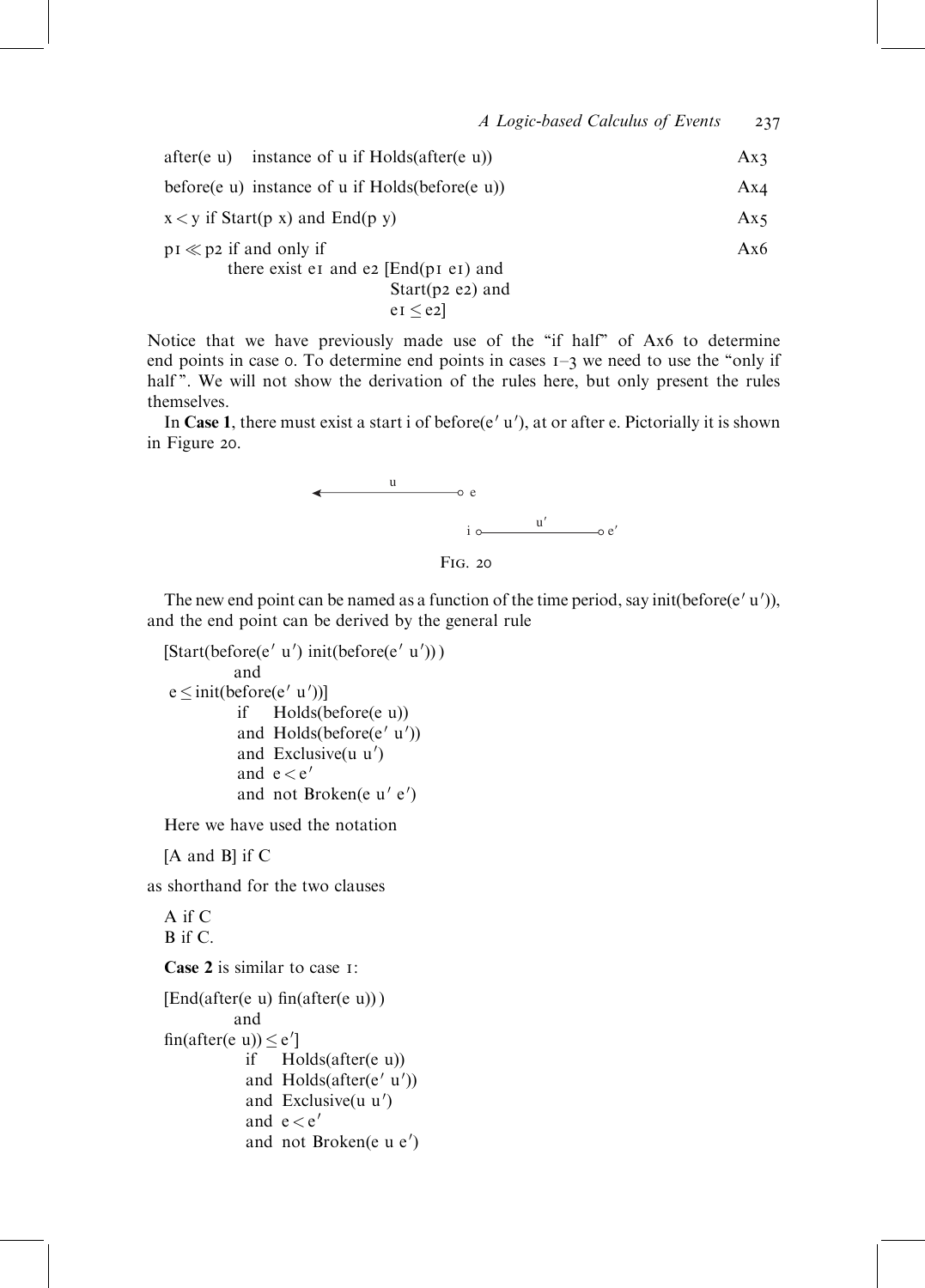Notice that an attractive consequence of the use of negation as failure is that the implicit end point derived by these rules disappears if new information makes it possible to derive the end point explicitly.

Case 3 is similar to cases 1 and 2 but slightly more complicated. In this case there exists an end of after(e u) at or before the start of before(e' u'). These implicit start and end points are shown pictorially in Figure 21.



and Start(before(e' i') init(before(e'  $u'$ ))) and End(after(e u) fin(after(e u)))] if Holds(after(e u)) and Holds(before(e' u')) and Incompatible(u u') and  $e < e'$ and not Broken(e u e')

These clauses complete the definition of the "Start" and "End" predicates.

Notice, however, that our treatment in cases 1 and 2 of both identical and incompatible relationships in the same way suggests the possibility of extending case 3 to include the case where u and u' are identical.

This would mean that in the situation (Figure 22)



where we earlier concluded that

after(e u) = before(e' u)

we would need non-Horn clause logic to express that either the equality holds, or the period after(e u) ends before the period before(e' u) starts. Such an expression would have the form

(A or B) if C

where A and B are mutually exclusive. The approach we have taken so far, which rewrites the statement in the form

A if C and not B

and interprets negation as failure, gives disjunction an asymmetric interpretation:

prefer conclusion A to conclusion B unless it is inconsistent to do so.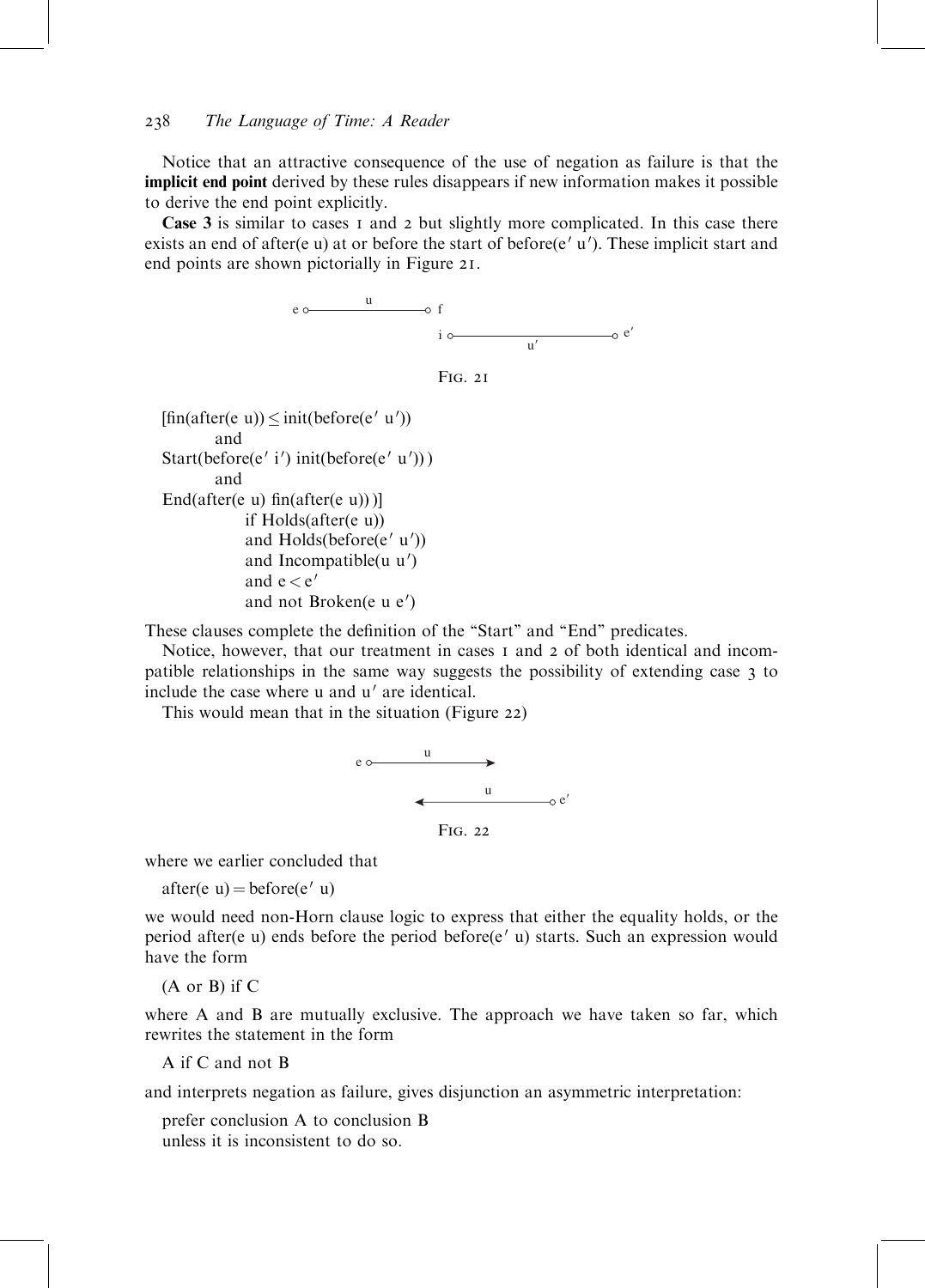## 12 conclusion

The event calculus attempts to provide a general framework for reasoning about time and events. It is based upon general axioms concerning the notions of events, relationships, and the periods for which they hold. In this paper, we have presented some consequences of these axioms which can be executed as a PROLOG program.

In order to deal with simultaneous and partially ordered events, and to impose semantic structure on knowledge base transitions, events are treated as primitive concepts, and knowledge base states are derived from event descriptions. Event descriptions are symmetric with respect to past and future, implying information about past states as well as about future ones.

In this paper we have concentrated on applications of the event calculus to assimilating both database updates and simple narratives. In particular, we stressed how default reasoning, implemented by negation as failure, deals with the case in which event descriptions are assimilated independently of the order in which they occur. When an update description conflicts with information derived by default reasoning, the update is accepted and the conflicting information previously derived by default is automatically and non-monotonically withdrawn.

In contrast, conventional databases choose to reject updates which are inconsistent with information already in the database. This strategy is appropriate only when updates are reported and assimilated in the order in which they occur, and when the database can be assumed to hold complete information about the past. Making explicit these extra assumptions in the event calculus simplifies the treatment significantly. We have not discussed, however, the processing which is necessary in these circumstances to validate attempted updates and to avoid the violation of database integrity.

These two contrasting approaches to database updates represent extreme ends of a spectrum of possibilities. In general, database systems faced with an attempted update inconsistent with their contents could choose to restore consistency either by rejecting the update or by withdrawing some of the information in the database.

The clauses we presented for assimilating updates and narratives run reasonably efficiently as a PROLOG program. However, they should be regarded not as a program but as a specification. In practice, the clauses would be further transformed and optimized to run more efficiently in specific applications.

A number of extensions can be incorporated straightforwardly into the event calculus. In particular, it is possible to extend the representation of periods to deal with information like

''Mary was a professor when Jim was promoted''

where neither the start nor the end of her period of professorship is known. Important extensions which do need further investigation include the representation of negated facts, and the ability to associate arbitrary sentences, not just conditionless facts, with the periods for which they hold.

Our formalization of the event calculus is deliberately neutral with respect to whether or not events have duration. Fariba Sadri has investigated the treatment of events which have duration, so that we can say, for example, that one event occurs completely, or partially, while another is taking place.

Somewhat more speculatively perhaps, we believe that the assimilation of updates without explicit deletion will contribute to the problem of updating data structures